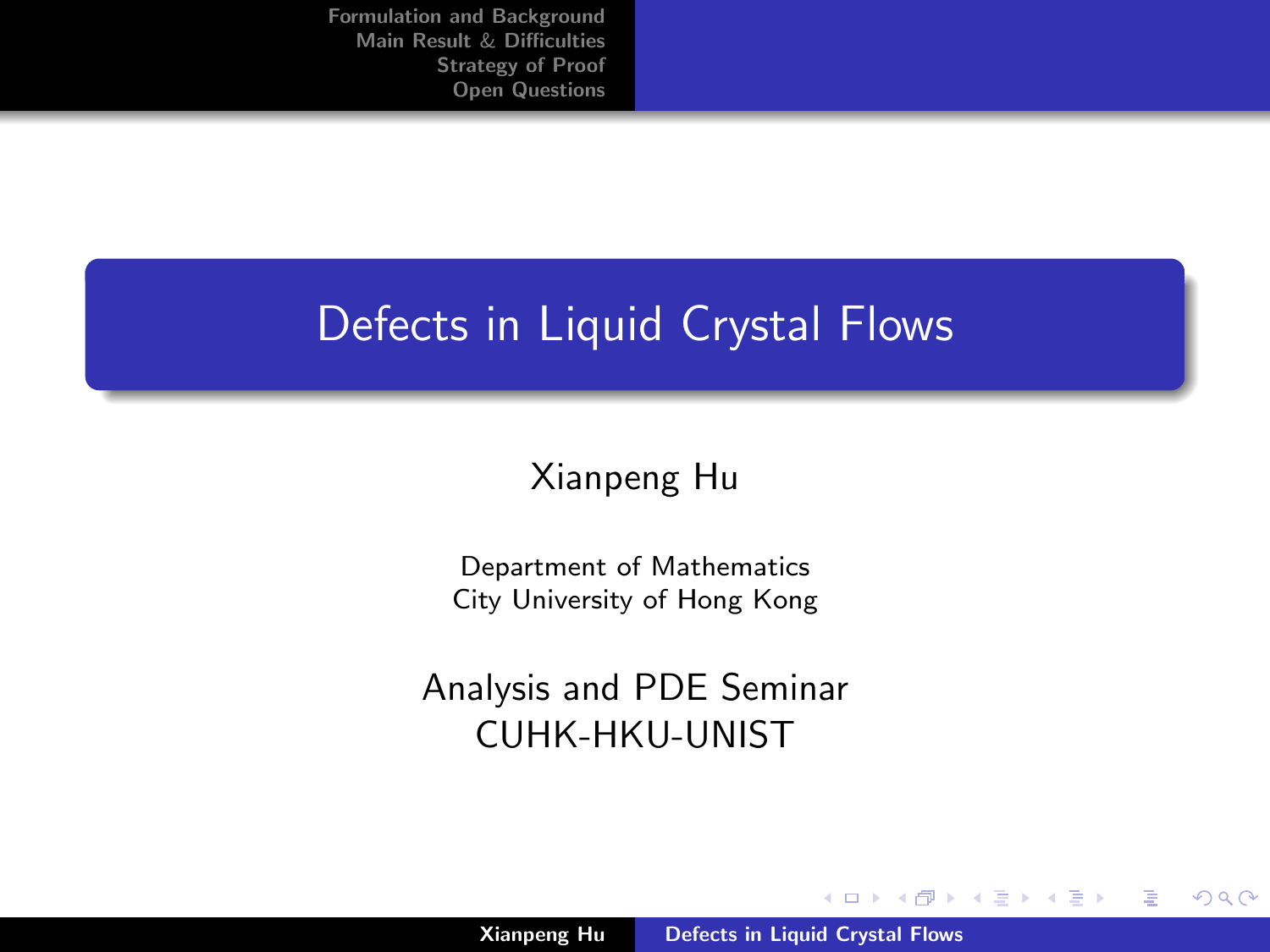[Formulation and Background](#page-1-0)

[Main Result](#page-8-0) & Difficulties [Strategy of Proof](#page-12-0) [Open Questions](#page-27-0) [Formulation](#page-1-0) [Literature Review](#page-3-0)

## <span id="page-1-0"></span>Formulation

Ginzburg-Landau approximation with averaged velocity in  $\Omega \subset \mathbb{R}^2$ 

$$
\begin{cases} \partial_t v + u \wedge \operatorname{curl} v + \nabla P = \mu \Delta v - \operatorname{div} (\nabla d \otimes \nabla d) \\ \partial_t d + u \cdot \nabla d = \Delta d + \frac{d(1 - |d|^2)}{\varepsilon^2} \\ \operatorname{div} v = 0 \\ -\alpha \Delta u + u = v \end{cases}
$$

- $\bullet \ \alpha > 0, \ \varepsilon > 0, \ \mu > 0;$
- **•** P: hydrodynamical pressure, u: velocity;
- $\text{curl}\mathbf{v} = \partial_{x_1}\mathbf{v}_2 \partial_2\mathbf{v}_1$ ,  $\mathbf{u} \wedge \text{curl}\mathbf{v} = (\mathbf{u}_2, -\mathbf{u}_1)\text{curl}\mathbf{v}$ ;

$$
\bullet \ \ (v,d)|_{t=0}=(v_0^{\varepsilon},d_0^{\varepsilon}), \quad (v,d)|_{\partial \Omega}=(0,g), \quad u|_{\partial \Omega}=0.
$$

### Question of Interest

Asymptotic behaviour of the vortex as the para[met](#page-0-0)e[r](#page-2-0)  $\varepsilon \to 0$  $\varepsilon \to 0$ [.](#page-0-0)<br>Xianpeng Hu [Defects in Liquid Crystal Flows](#page-0-0)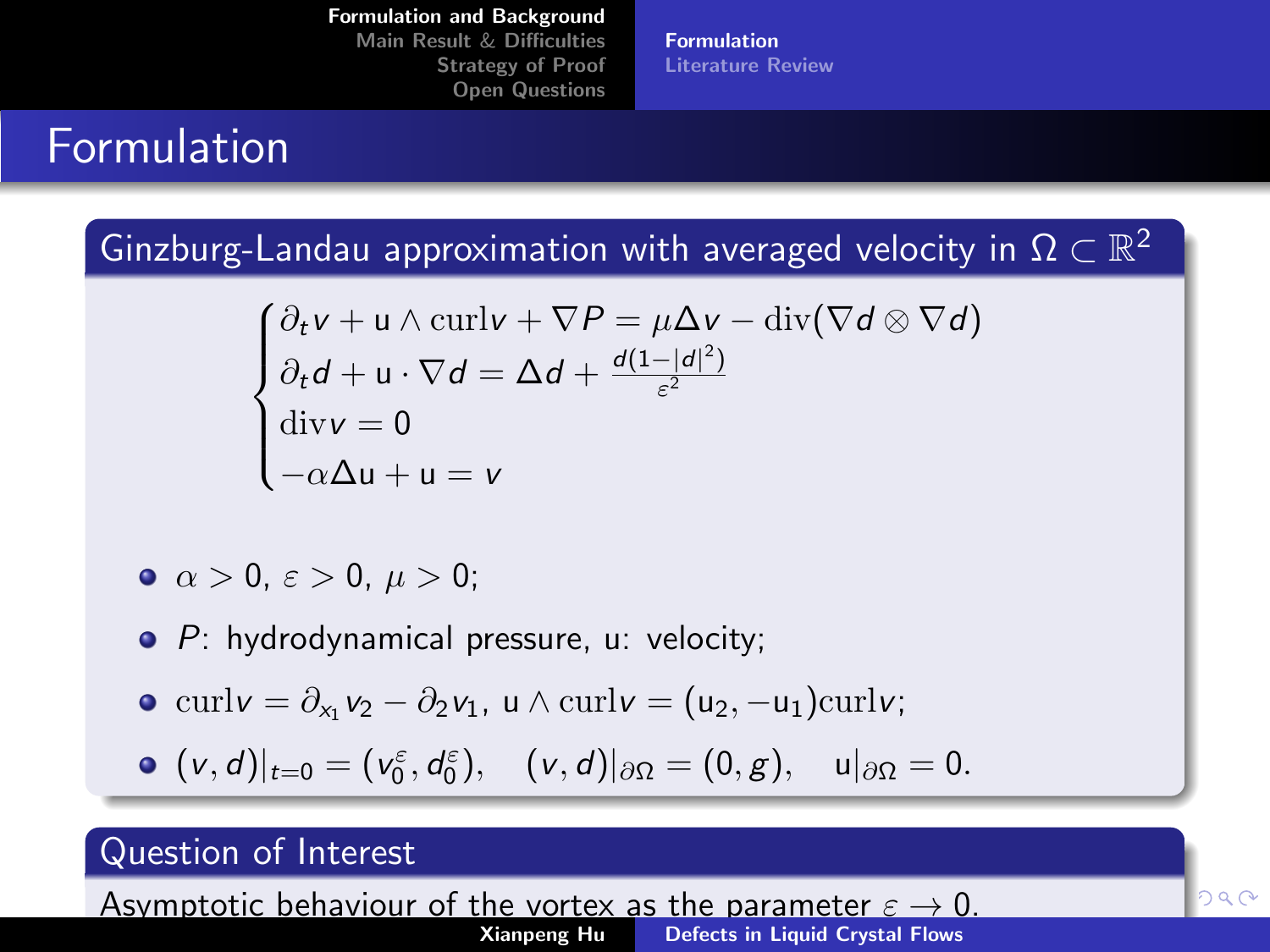[Formulation](#page-1-0) [Literature Review](#page-3-0)

# <span id="page-2-0"></span>Energy Law and Topological Defects

## Energy Law

$$
\frac{d}{dt} \left( \|u\|_{L^2(\Omega)}^2 + \|\nabla u\|_{L^2(\Omega)}^2 + 2E(d(t)) \right) \n= - \left( \|\Delta u\|_{L^2(\Omega)}^2 + \|\nabla u\|_{L^2(\Omega)}^2 + 2\|\partial_t d + u \cdot \nabla d\|_{L^2(\Omega)}^2 \right)
$$

where

$$
\begin{aligned} &e_\varepsilon(d)=\frac{1}{2}|\nabla d|^2+W_\varepsilon(d),\quad W_\varepsilon(d)=\frac{1}{4\varepsilon^2}(1-|d|^2)^2\\ &\|v_0^\varepsilon\|_{L^2(\Omega)}\leq 2A,\quad E(d_0^\varepsilon)=\int_\Omega e_\varepsilon(d_0^\varepsilon)dx\leq \pi N\log\frac{1}{\varepsilon}+B.\end{aligned}
$$

Topological defects

$$
\bullet \hspace{0.1cm} |g| = 1 \hspace{0.1cm} \textrm{on} \hspace{0.1cm} \partial \Omega \hspace{0.5cm} \& \hspace{0.5cm} \deg(g, \partial \Omega) = N > 0
$$

han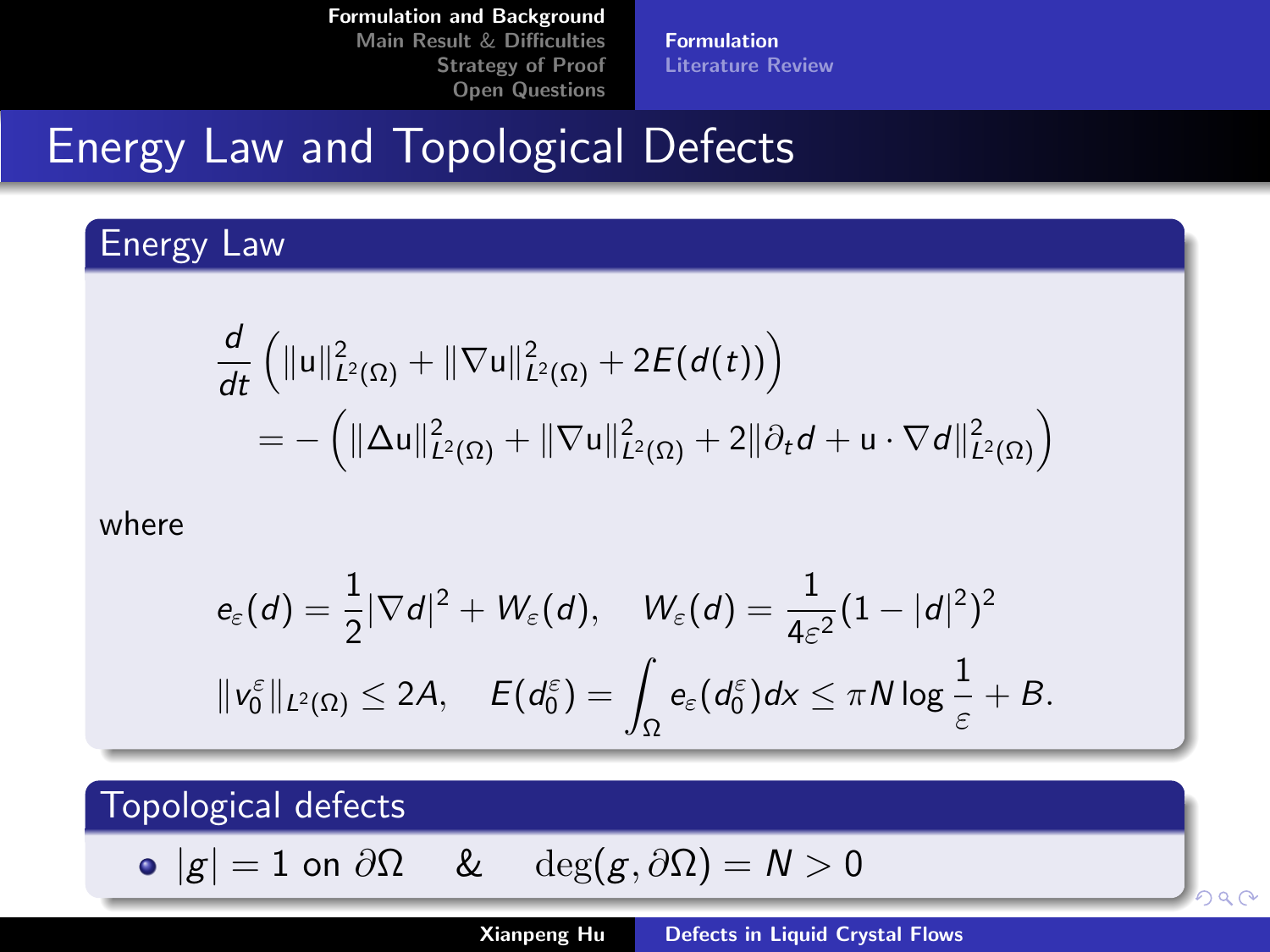[Formulation and Background](#page-1-0) [Main Result](#page-8-0) & Difficulties

> [Strategy of Proof](#page-12-0) [Open Questions](#page-27-0)

[Formulation](#page-1-0) [Literature Review](#page-3-0)

## <span id="page-3-0"></span>Previous results

### Vortex point:  $d = 0$ .

- Steady Ginzburg-Landau vortices: Bethuel-Brezis-Helein  $(1994)$ , Lin-Liu  $(2001)$ ,  $\cdots$ ;
- Heat flow of Ginzburg-Landau vortices:
	- Two dimension: Lin (1996), Jerrard-Soner (1998);
	- Higher dimension: Lin (1998);
- Cauchy problem for heat flow of liquid crystal: Lin-Liu (1995), Lin-Lin-Wang (2010), Lin-Wang (2016), Du-Huang-Wang (2020), Kortum (2020),· · ·
- Other models: Lin (Wave, 1999), Lin-Xin (Schrödinger, 1999), Yu (Maxwell-Klein-Gordon, 2011), · · ·

**≮ロト ⊀母 ト ⊀ ヨ ト ⊀ ヨ ト**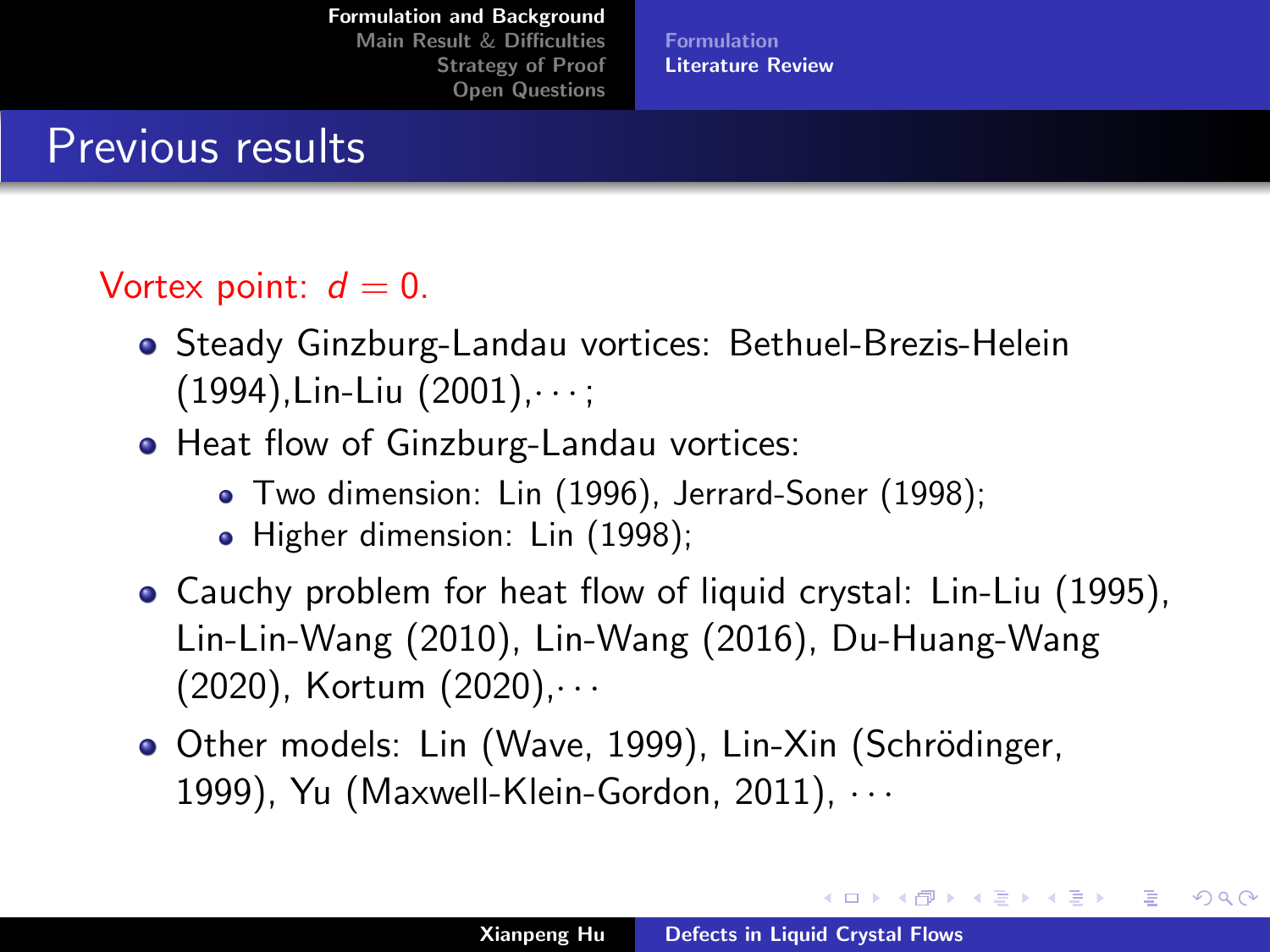[Formulation](#page-1-0) [Literature Review](#page-3-0)

# Steady Ginzburg-Landau vortices: Classical results (I)

### Lower bound of energy & existence of vortices

For a fixed constant  $\sigma > 0$ , let  $0 < \varepsilon < \min\{1, \sigma\}$  and  $d : B_{2\sigma} \mapsto B_1$  be a continuously differentiable function satisfying

$$
|\nabla d| < \frac{K}{\varepsilon}, \quad \deg(d, \partial B_{\sigma}) \neq 0, \quad |d(x)| \geq \frac{1}{2} \quad \forall |x| \in [\sigma, 2\sigma].
$$

Then there is a constant K, independent of  $\varepsilon$ , such that

$$
\int_{B_{2\sigma}} e_{\varepsilon}(d)dx \geq \pi \ln\left(\frac{\sigma}{\varepsilon}\right) - K.
$$

Moreover there exists  $x^* \in B_{\sigma}$  such that  $d(x^*) = 0$  and for every  $\lambda \in [\varepsilon, \sigma]$ 

$$
\int_{B_{\lambda}(x^*)} e_{\varepsilon}(d)dx \geq \pi \ln\left(\frac{\lambda}{\varepsilon}\right) - K.
$$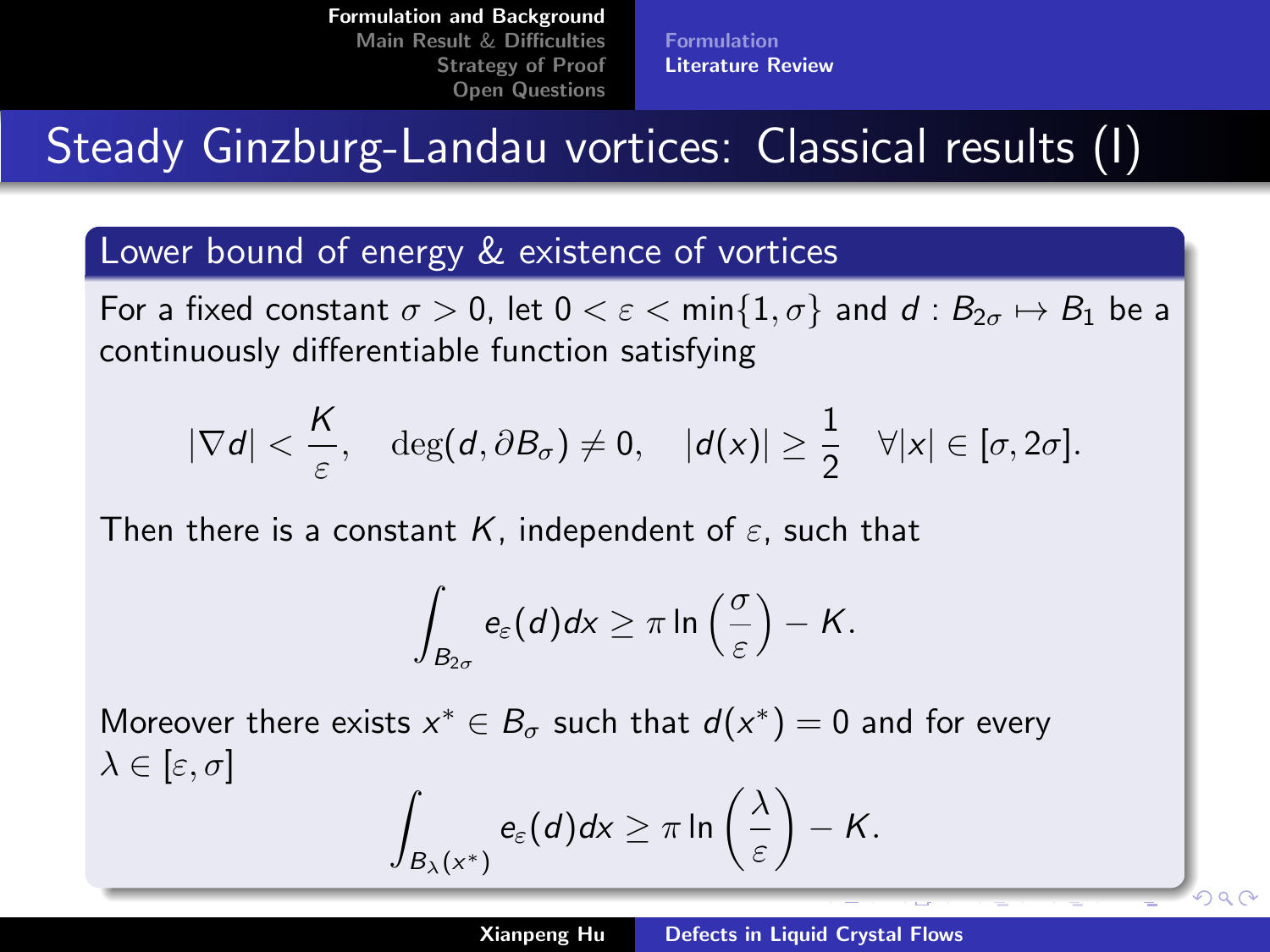[Formulation](#page-1-0) [Literature Review](#page-3-0)

# Steady Ginzburg-Landau vortices: Classical results (II)

### Asymptotic behaviour of vortices

Under the same condition as before, up to a subsequence, one has

$$
\int_{\Omega}|\nabla|d_{\varepsilon}||^{2}d\mathsf{x}+\int_{\Omega}W_{\varepsilon}(d_{\varepsilon})d\mathsf{x}\leq\mathsf{K}
$$

and in the weak  $\star$  topology of  $C(\Omega)$ 

$$
\frac{1}{|\ln \varepsilon|} |\nabla d_{\varepsilon}|^2 \to 2\pi \sum_{j=1}^N \delta_{a_j}
$$

$$
\frac{1}{4\varepsilon^2} (|d_{\varepsilon}|^2 - 1)^2 \to \frac{\pi}{2} \sum_{j=1}^N \delta_{a_j}
$$

as  $\varepsilon \to 0$ .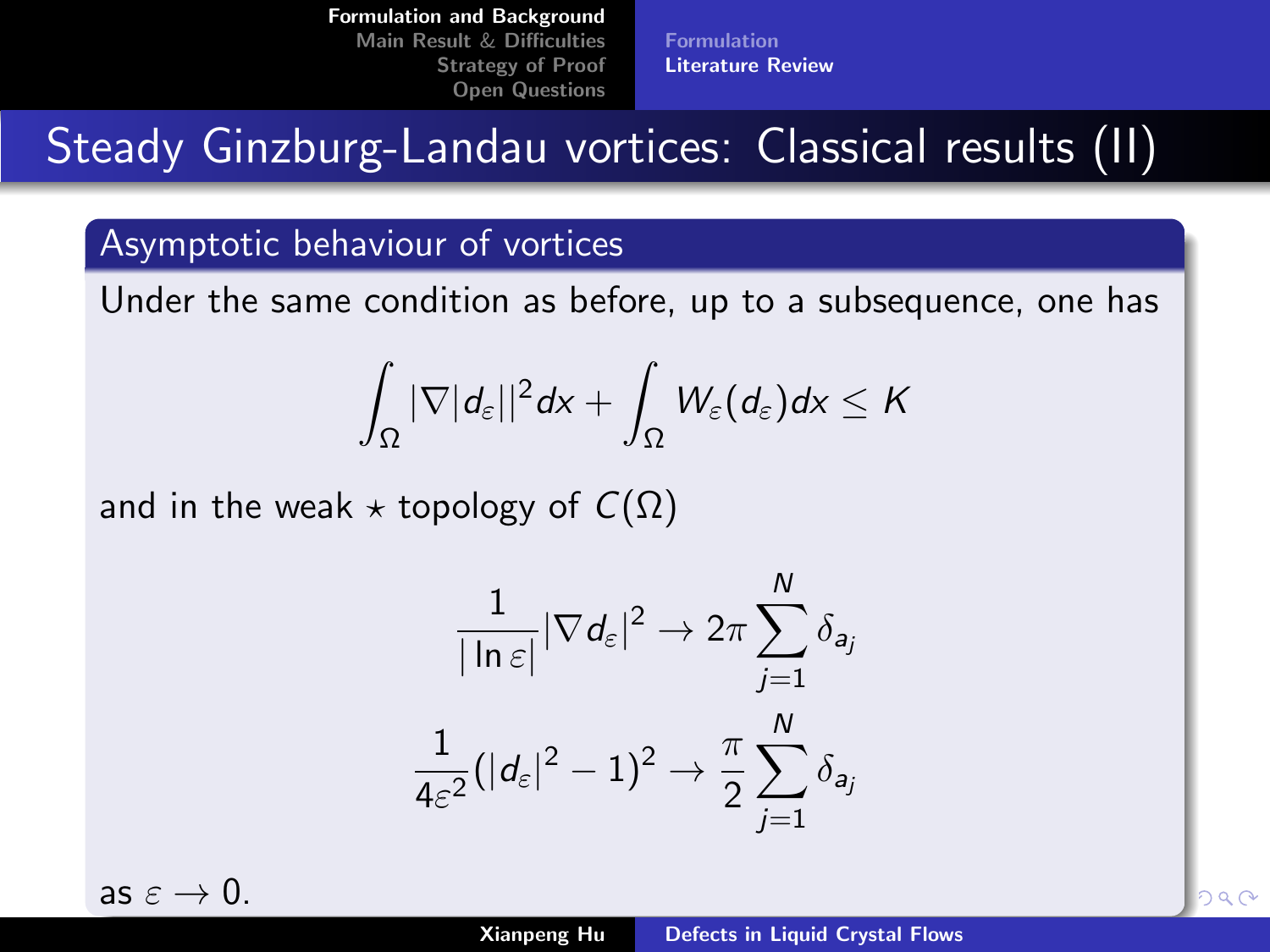[Formulation](#page-1-0) [Literature Review](#page-3-0)

## The heat flow of Ginzburg-Landau vortices

- **If initially**  $(d_0)_{\varepsilon}$  has isolated vortices, these vortices move with velocities of the order of  $|\ln\varepsilon|^{-1}$  in the original time scaling.
- $|\ln\varepsilon|^{-1}\partial_t d_\varepsilon = \Delta d_\varepsilon + \frac{1}{\varepsilon^2}$  $\frac{1}{\varepsilon^2}d_\varepsilon(1-|d_\varepsilon|^2).$
- Away vortices,  $d_{\varepsilon}$  converges uniformly to a function d with  $|d|=1$  and  $e_{\varepsilon}(d_{\varepsilon})$  converges to  $\frac{1}{2}|\nabla d|^2.$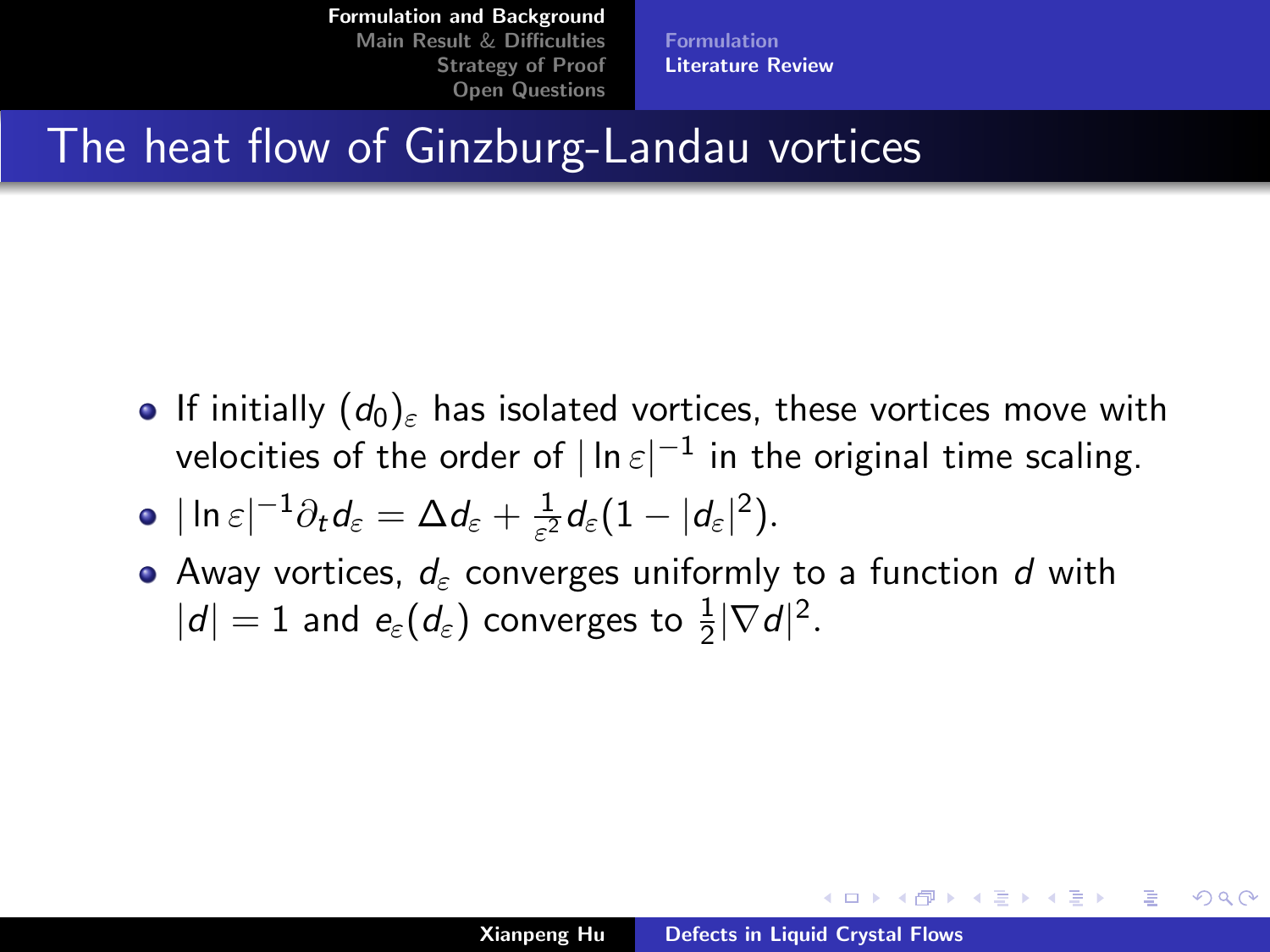[Formulation](#page-1-0) [Literature Review](#page-3-0)

## <span id="page-7-0"></span>Assumption on initial data

- There is a positive constant  $K$  such that  $|(d_0)_{\varepsilon}| \leq 1, \quad |\nabla(d_0)_{\varepsilon}| \leq \frac{K}{\varepsilon} \quad \text{for all} \quad x \in \mathbb{R}^2.$  $(d_0)_\varepsilon\to \prod_{i=1}^N$ x−b<sup>j</sup>  $\frac{x - b_j}{|x - b_j|} e^{i h_0(x)}$  weakly in  $H^1_{loc}(\overline{\Omega} \setminus \{b_1, \cdots, b_N\})$ for some N distinct points  $b_1, \dots, b_N$  in  $\Omega$  and  $N = \deg(g, \partial \Omega) > 0;$
- $\int_\Omega \rho(x)^2 \left( |\nabla (d_0)_\varepsilon|^2 + \frac{1}{2\varepsilon} \right)$  $\frac{1}{2\varepsilon^2}(|(d_0)_\varepsilon|^2-1)^2\big)\,d\mathsf{x}\leq\mathsf{K}$  for a constant K which is independent of  $\varepsilon$ , where

$$
\rho(x)=\min\{|x-b_j|, \quad j=1,\cdots,N\};
$$

 $E((d_0)_\varepsilon)=\int_\Omega\big(|\nabla(d_0)_\varepsilon|^2+\frac{1}{2\varepsilon}$  $\frac{1}{2\varepsilon^2}(|(d_0)_\varepsilon|^2-1)^2\big)\,d\mathsf{x}\leq$  $\pi N |\log \varepsilon| + 2B$ .

イロメ イ団メ イヨメ イヨメー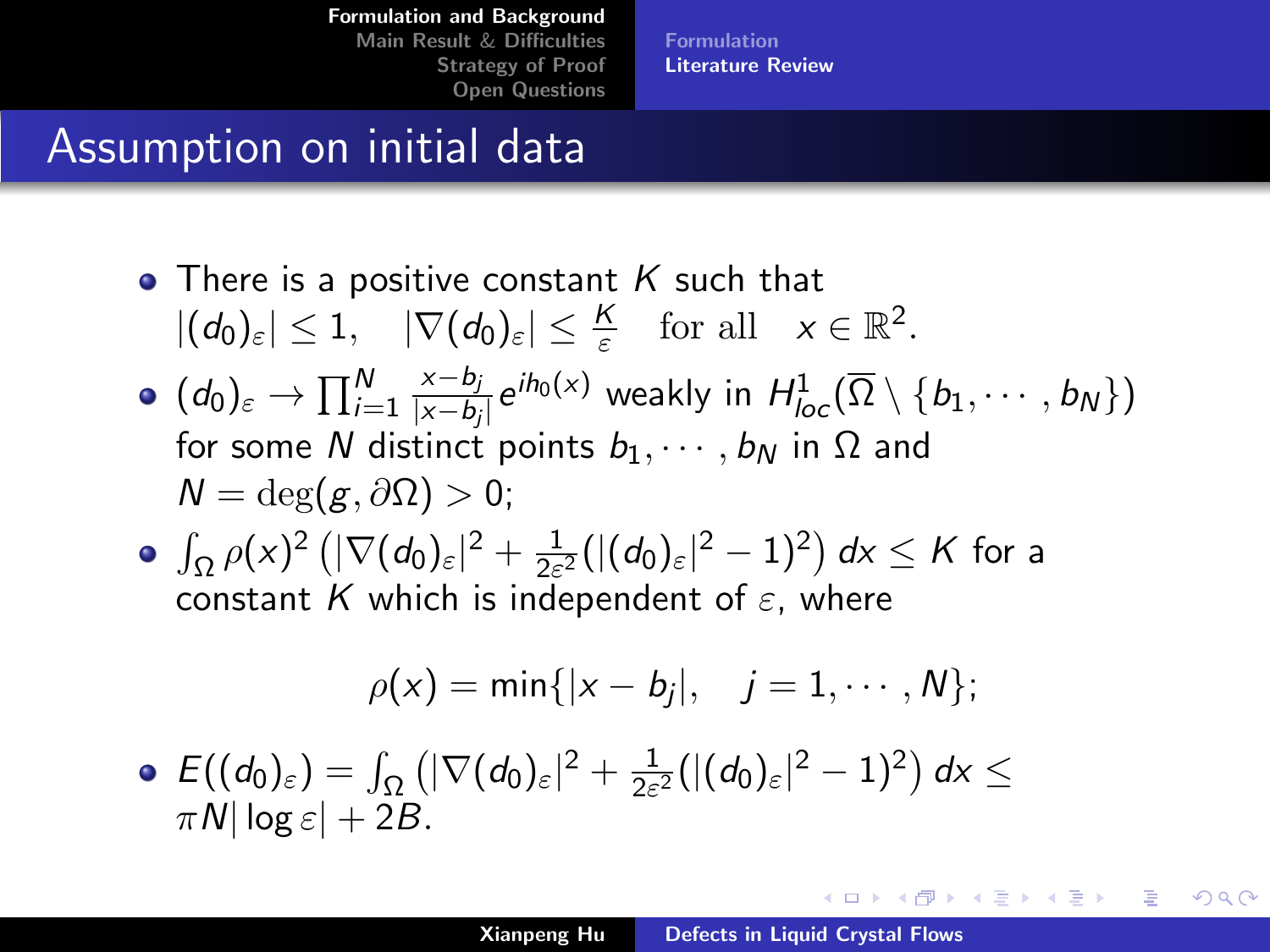## <span id="page-8-0"></span>Main Result (I)

### Theorem (Gan-Hu-Lin, SIMA(2022))

For the initial data  $(d_0)_{\varepsilon}$  which satisfies estimates in Assumptions, for any  $t \in \mathbb{R}^+$ , as  $\varepsilon \to 0$ ,

• The convergence

$$
d_{\varepsilon}(x,t) \to d(x,t) = \prod_{j=1}^N \frac{x-a_j(t)}{|x-a_j(t)|} e^{ih(x,t)}
$$

holds true in  $H^1_{loc}(\overline{\Omega}\setminus\{a_1(t),a_2(t),\cdots,a_N(t)\}).$ 

• The functions  $a_i(t) \in \Omega$ ,  $i = 1, \dots, N$ , are Hölder continuous with Hölder exponent  $\frac{3}{4}$  and satisfy the following ODE:

$$
\begin{cases} \frac{d}{dt}a_j(t) = \mathsf{u}(a_j(t), t) \\ a_j(0) = b_j. \end{cases}
$$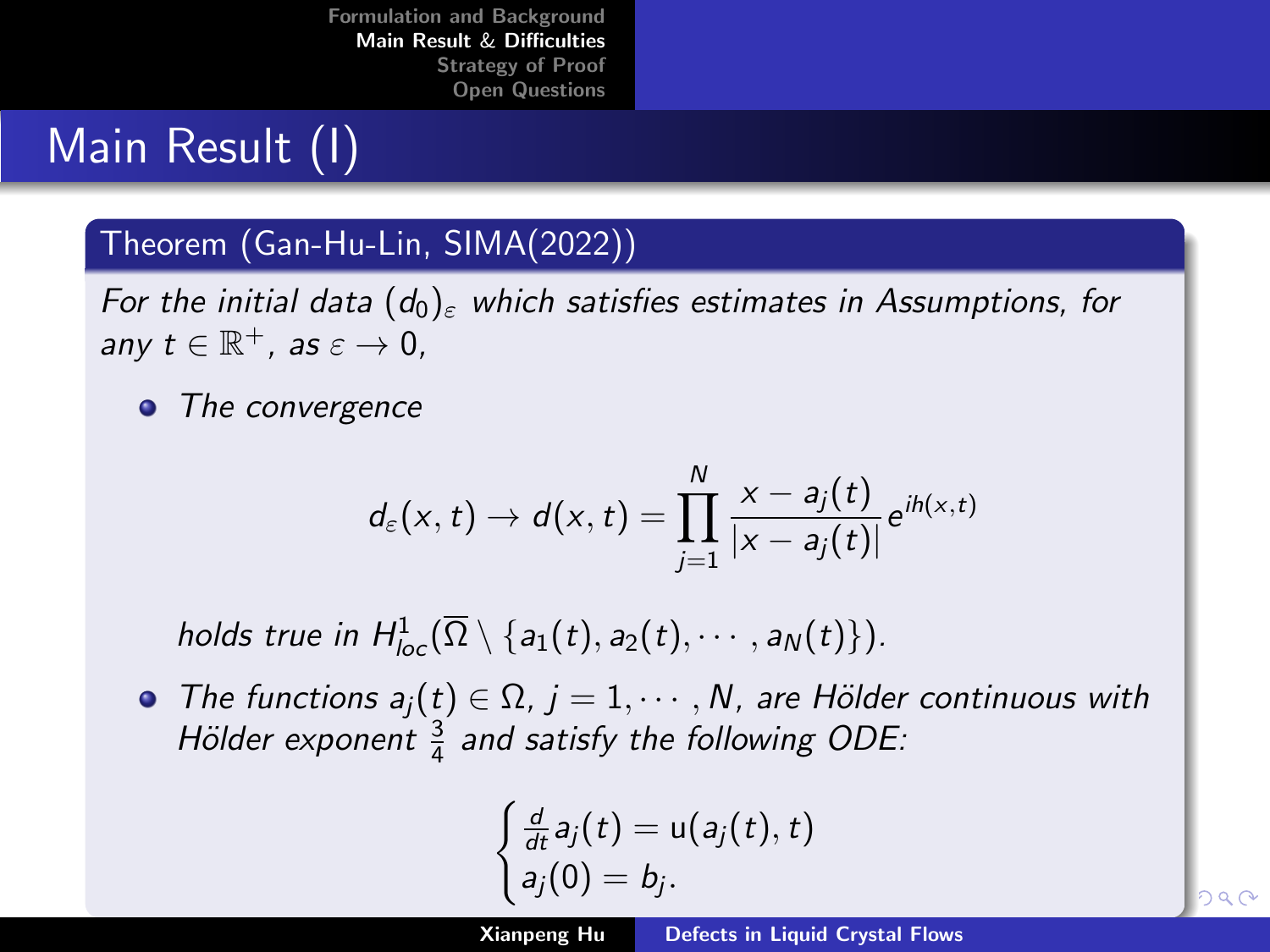## <span id="page-9-0"></span>Main Result (II)

### Theorem (Continued)

Away from the set  $\{a_j(t):j=1,\cdots,N,\quad t>0\}\subset \Omega\times\mathbb{R}^+$ , the limit function  $(\mathsf{v},\mathsf{u},\mathsf{d})$  of  $(v_{\varepsilon}, u_{\varepsilon}, d_{\varepsilon})$  satisfies the system

$$
\begin{cases} \partial_t d + \mathbf{u} \cdot \nabla d = \Delta d + |\nabla d|^2 d \\ \text{div} \mathbf{v} = 0 \\ -\alpha \Delta \mathbf{u} + \mathbf{u} = \mathbf{v}. \end{cases}
$$

The limit function  $h(x, t)$  satisfies a linear parabolic equation

$$
\partial_t h(x, t) + u \cdot \nabla (\Theta(x, t) + h(x, t)) + \mathcal{R}(x, t) = \Delta h(x, t)
$$

 $\inf\:\left\{(x,t):\,t\in\mathbb R^+,x\in\Omega\setminus\{a_i(t),i=1,\cdots,N\}\right\}\:\text{with sup}_{t\geq0}\left\|\nabla h\right\|_{L^2(\Omega)}\leq K\text{, where}$ 

$$
e^{i\Theta(x,t)} = \prod_{i=1}^{N} \frac{x - a_i(t)}{|x - a_i(t)|} = \prod_{i=1}^{N} \theta(x - a_i(t))
$$

and

$$
\mathcal{R}(x,t) = \frac{\partial \Theta}{\partial t} = -\sum_{i=1}^N \left( \prod_{i \neq j}^N \theta(x - a_j(t)) \right) u(a_i(t),t) \cdot \nabla \theta(x - a_i(t)).
$$

Xianpeng Hu [Defects in Liquid Crystal Flows](#page-0-0)

 $\overline{1}$  $\overline{0}$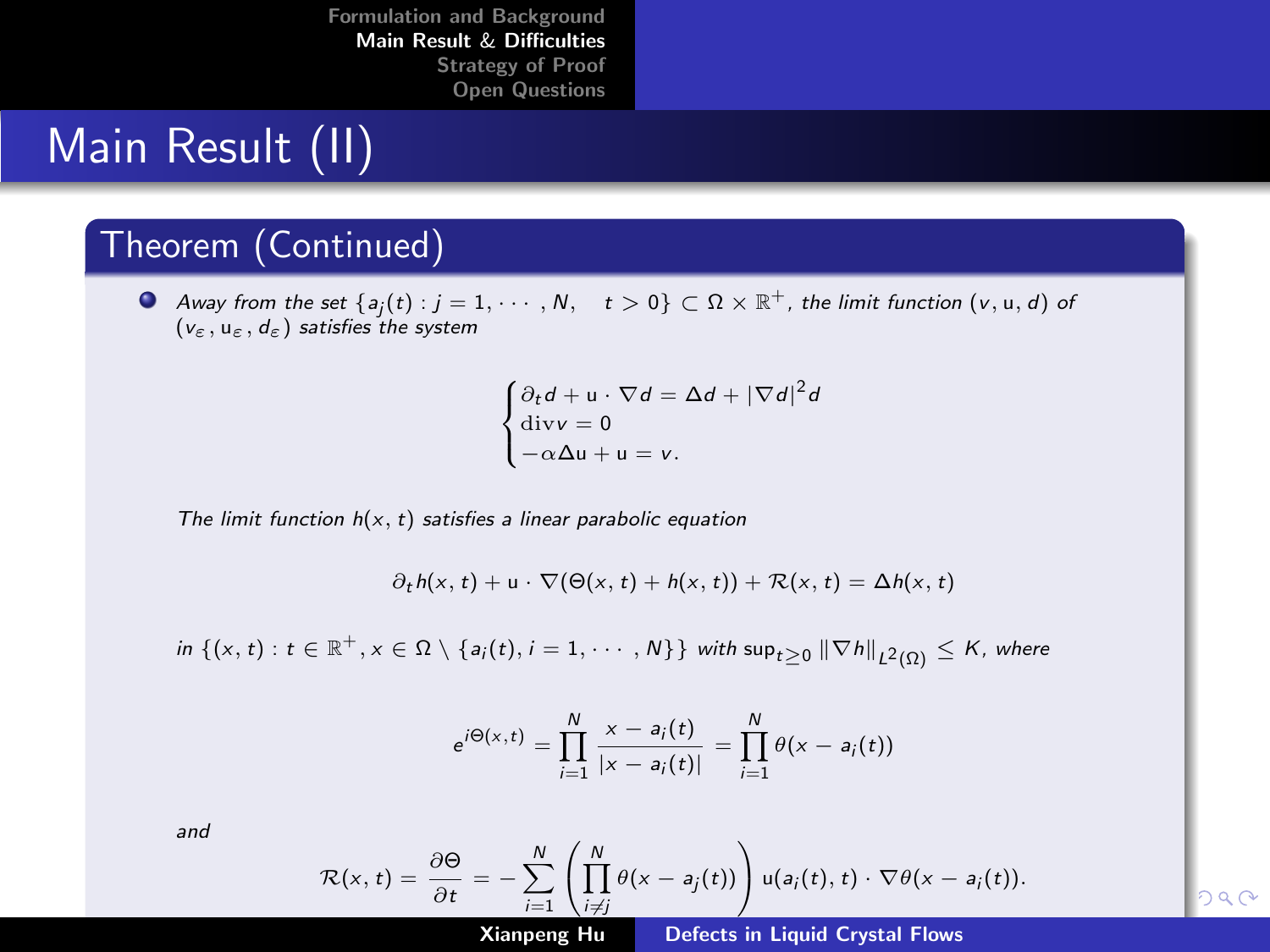## <span id="page-10-0"></span>**Difficulties**

- The leading term  $u \cdot \nabla d$ ;
- The first and second momentums of local energy;
- The separation and evolution of vortices.

### Remark

The flow map is almost Lipschitz with respect to the space variables and the vortices also satisfy

$$
|a_j(t) - a_i(t)| \leq K\gamma^{-1}|b_j - b_i|^\gamma \quad \text{as} \quad 1 \leq i \neq j \leq N
$$

for all  $\gamma \in (0,1)$  and  $t \in \mathbb{R}^+$ .

- $\|\nabla d_{\varepsilon}\|_{L^p(\Omega)} \leq K$  for all  $p \in [1, 2)$ .
- $\nabla |d_{\varepsilon}| \in L^2(\Omega).$

イロト イ押ト イミト イミト

 $290$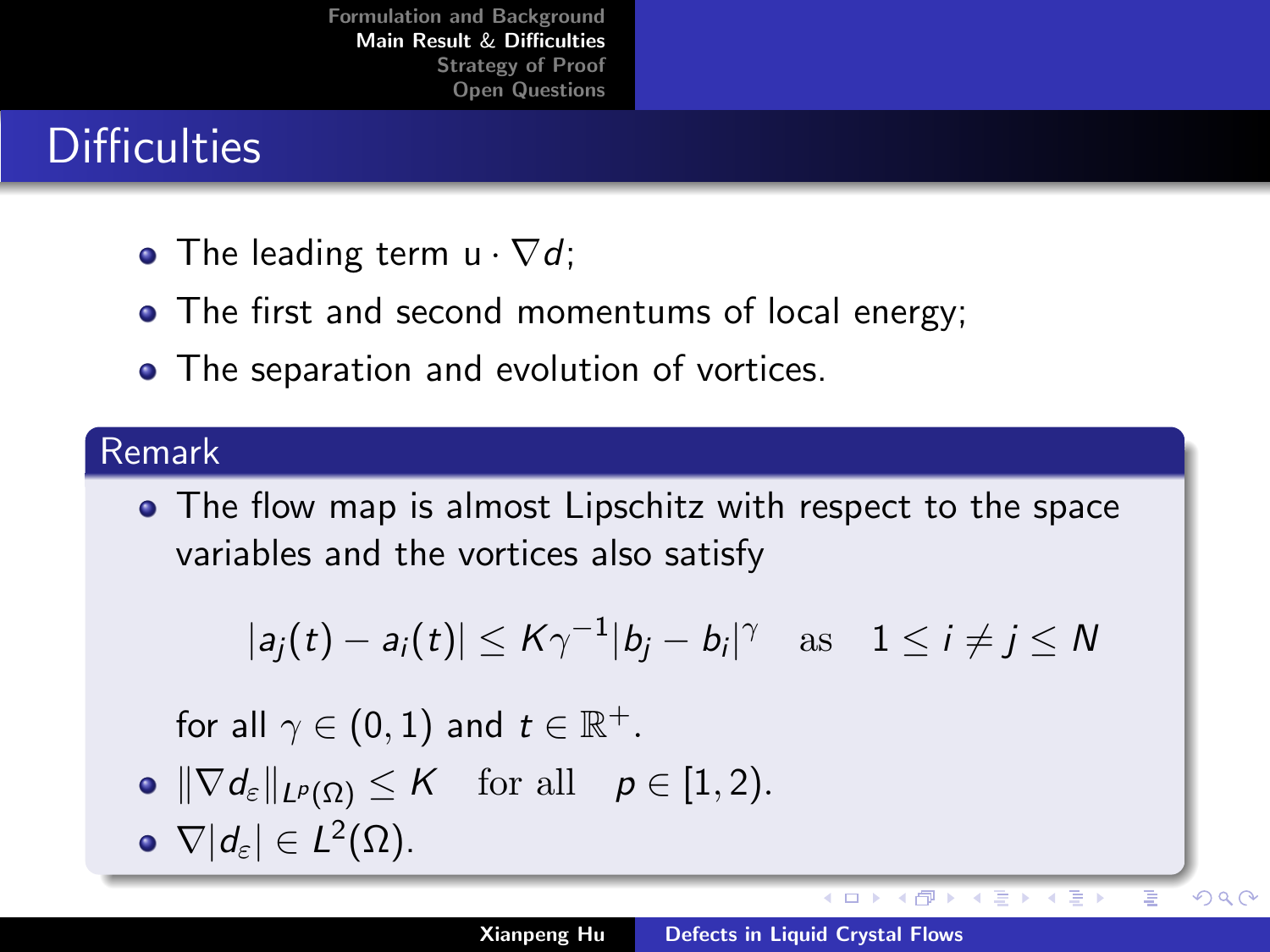## <span id="page-11-0"></span>Uniform estimates

Maximal Principle  $\Longrightarrow |d_{\varepsilon}|(x,t) \leq 1$  for all  $(x,t) \in \Omega \times \mathbb{R}^+$ .

### Gradient estimate

For initial data  $((v_0)_{\varepsilon},(d_0)_{\varepsilon})$  with the uniform estimates stated in Assumptions, as  $\varepsilon$  is sufficiently small, there holds true

$$
|\nabla d_{\varepsilon}|(x,t) \leq \frac{K}{\varepsilon} \quad \text{for all} \quad (x,t) \in \Omega \times \mathbb{R}^+.
$$

### Proof.

Direct application of the heat kernel and Hölder inequality.

メロト メタト メミト メミト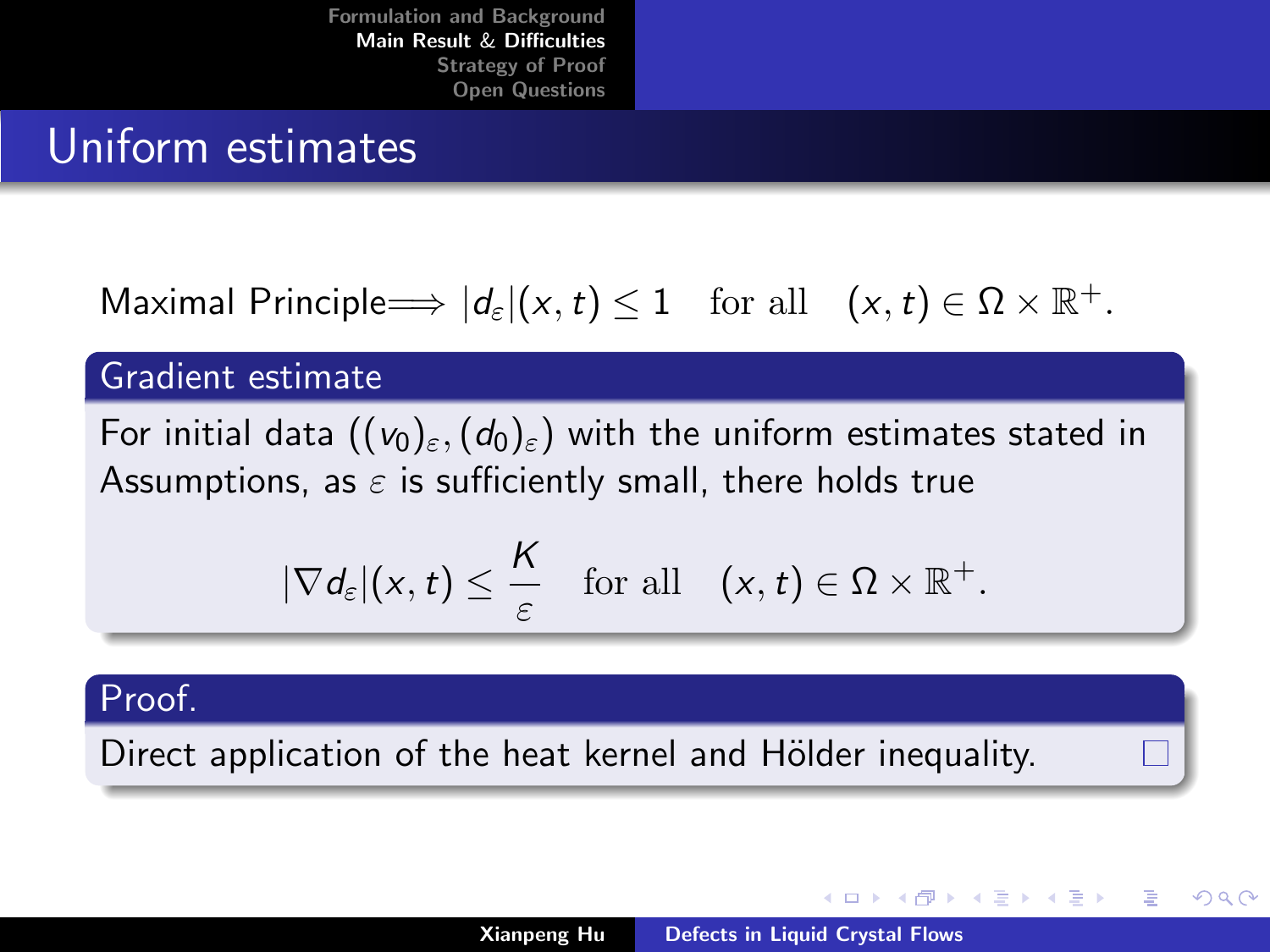[Second momentum](#page-12-0) [Evolution of vortices](#page-17-0) [Proof of Theorem](#page-23-0)

# <span id="page-12-0"></span>Evolution of local energy  $e_{\varepsilon}(d)$

### Evolution of local energy  $e_{\varepsilon}(d)$

Let  $\eta(x)$  be a smooth function with  $\eta(x) = |\nabla \eta| = 0$  for  $x \in \partial \Omega$ , then

$$
\frac{d}{dt} \int_{\Omega} \eta e_{\varepsilon}(d) dx = \frac{1}{2} \frac{d}{dt} \int_{\Omega} \eta \left( |\nabla d|^2 + \frac{(1 - |d|^2)^2}{2\varepsilon^2} \right) dx
$$
  
\n
$$
= - \int_{\Omega} \eta |\partial_t d + u \cdot \nabla d|^2 dx + \int_{\Omega} \left( \nabla^2 \eta : \nabla d \otimes \nabla d - \Delta \eta e_{\varepsilon}(d) \right) dx
$$
  
\n
$$
+ \int_{\Omega} u \cdot \nabla \eta e_{\varepsilon}(d) dx - \int_{\Omega} \eta \partial_j u_k \partial_k d_i \partial_j d_j dx.
$$

- Justified by a multiplication of the equation of d by  $\eta(\partial_t d + u \cdot \nabla d)$ ;
- As  $\eta = 1$  formally, the energy law is recovered with the help of the equation of u to cancel the last term.
- Used to verify the separation and evolu[tio](#page-11-0)[n o](#page-13-0)[f](#page-11-0) [v](#page-12-0)[or](#page-13-0)[t](#page-11-0)[ic](#page-12-0)[e](#page-16-0)[s](#page-17-0)[.](#page-11-0)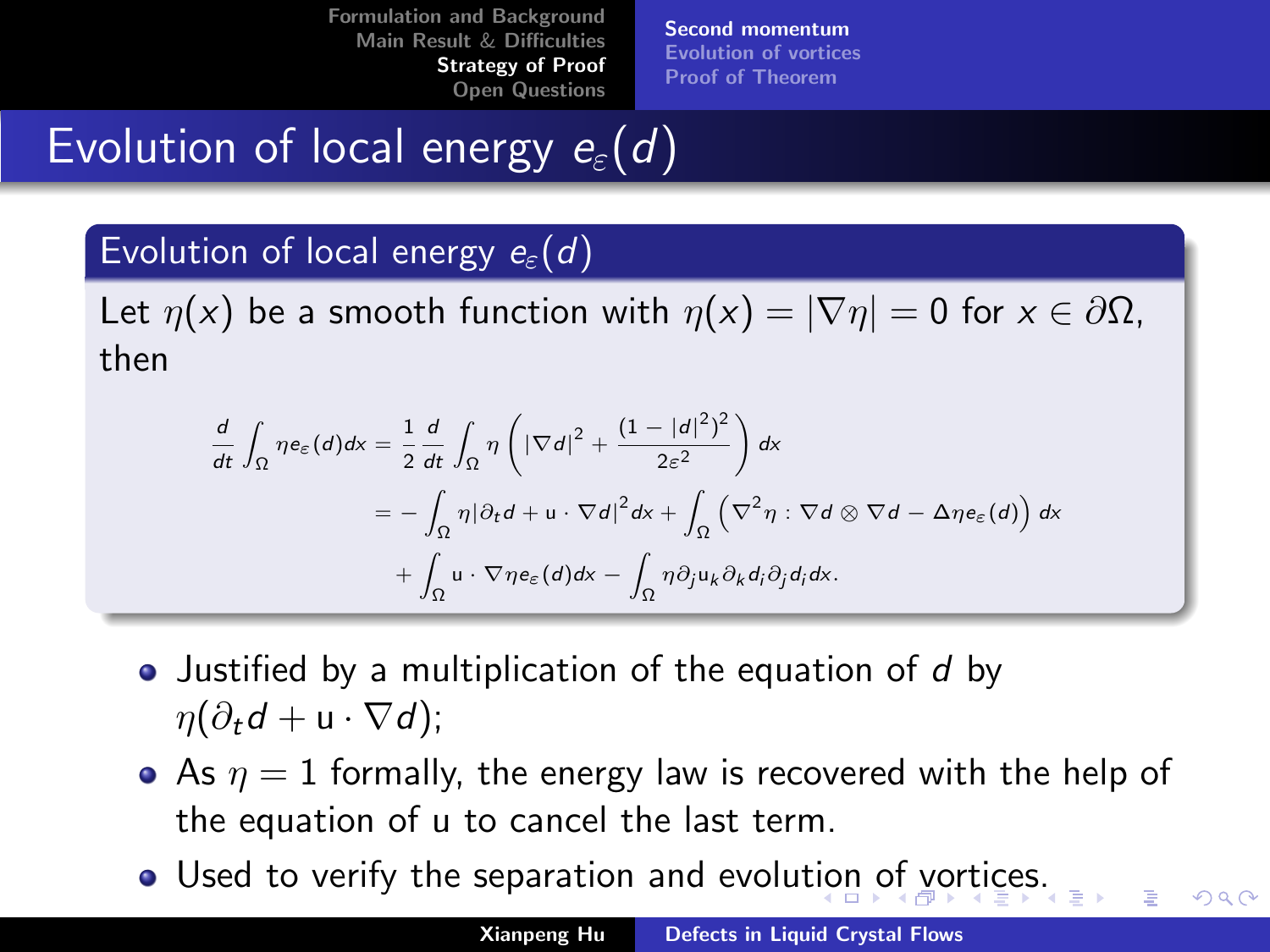[Second momentum](#page-12-0) [Evolution of vortices](#page-17-0) [Proof of Theorem](#page-23-0)

# <span id="page-13-0"></span>Second Momentum of  $e_{\varepsilon}(d)$  (1)

let  $\eta=\eta_\sigma:\Omega\to\mathbb{R}^+$  be a smooth function such that

$$
\eta_{\sigma}(x) = \begin{cases} \frac{1}{2}|x - b_j|^2 & \text{if } x \in B_{\sigma}(b_j) \\ \geq \frac{1}{4}\sigma^2 & \text{if } x = \Omega_{\sigma} \setminus \cup_{j=1}^N B_{\sigma}(b_j) \\ 0 & \text{if } x \in \Omega \setminus \Omega_{\sigma}, \end{cases}
$$

where

$$
\Omega_{\sigma} = \{x \in \Omega : \text{dist}(x, \partial \Omega) > \sigma\}
$$

and

$$
0<16\sigma=\min_{0<\varepsilon\leq 1}\min\{\min_{i\neq j}\{|b^{i}_{\varepsilon}-b^{j}_{\varepsilon}|,\quad \min_{i}\text{dist}(b^{i}_{\varepsilon},\partial\Omega)\}\}.
$$

**K ロ ▶ K 御 ▶ K 君 ▶ K 君 ▶** 

重

 $2Q$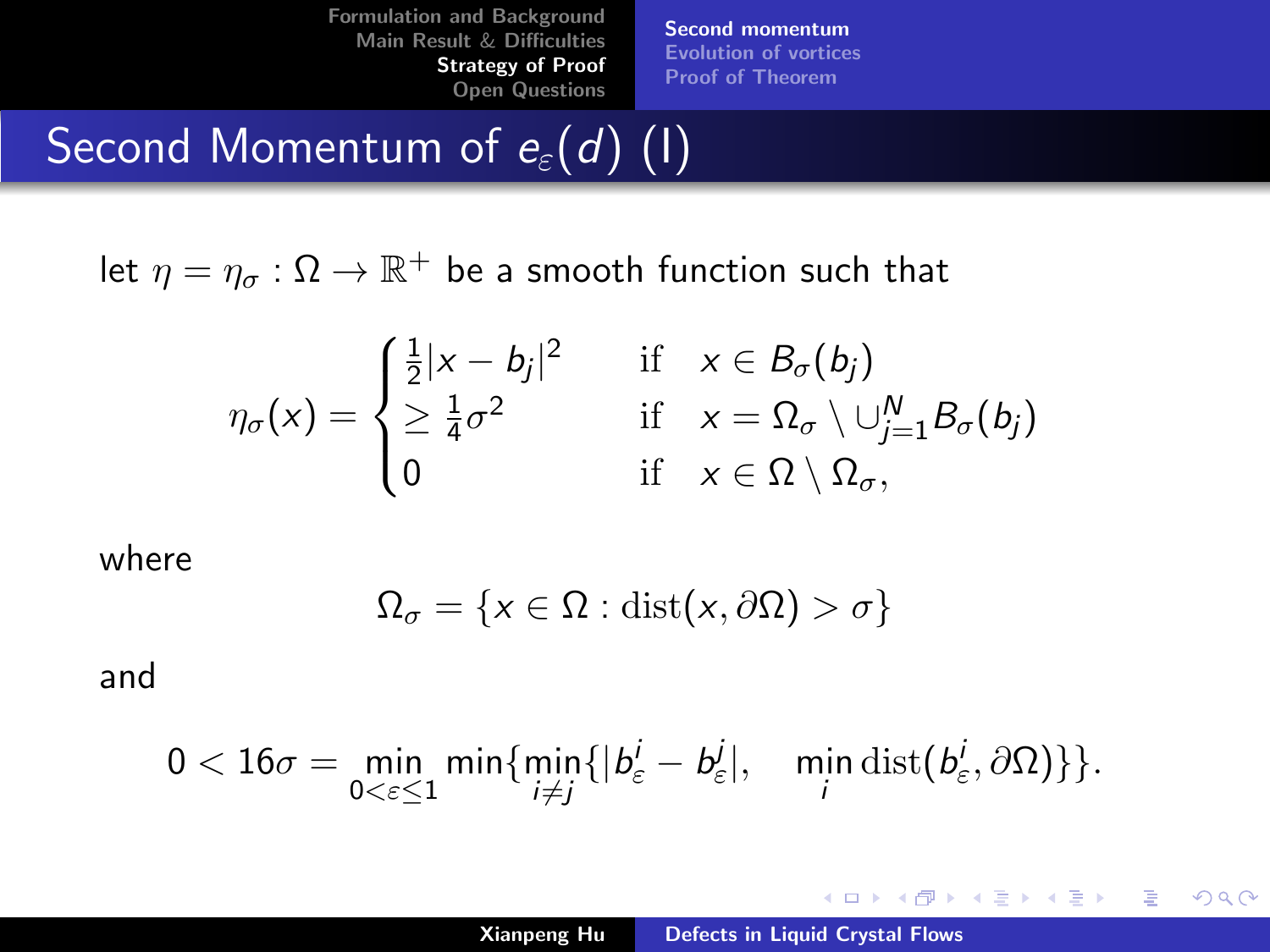[Second momentum](#page-12-0) [Evolution of vortices](#page-17-0) [Proof of Theorem](#page-23-0)

# Second Momentum of  $e_{\varepsilon}(d)$  (II)

### Evolution of second momentum

Suppose that for  $0 \le t \le T$  and for  $j, l = 1, \dots k, j \ne l$ , we have

$$
\min\{|a_j(t)-a_l(t)|,\quad \mathrm{dist}(a_j(t),\partial\Omega)\}\geq 4\sigma.
$$

Then there holds true

$$
A(t)\leq A(0)+K(\sigma,A,B,C)(t+t^{\frac{1}{2}})\left(\sup_{t\geq 0}\int_{\Omega}e_{\varepsilon}(d_{\varepsilon})(x,t)dx\right)
$$

for all  $0 \le t \le T$ , where

$$
A(t)=\int_{\Omega}\eta_{\sigma}(x)e_{\varepsilon}(d_{\varepsilon}(x,t))dx
$$

Argument of Proof: Careful estimate of terms in the local energy law. メロメ メ御 メメ ヨメ メヨメー

 $\Omega$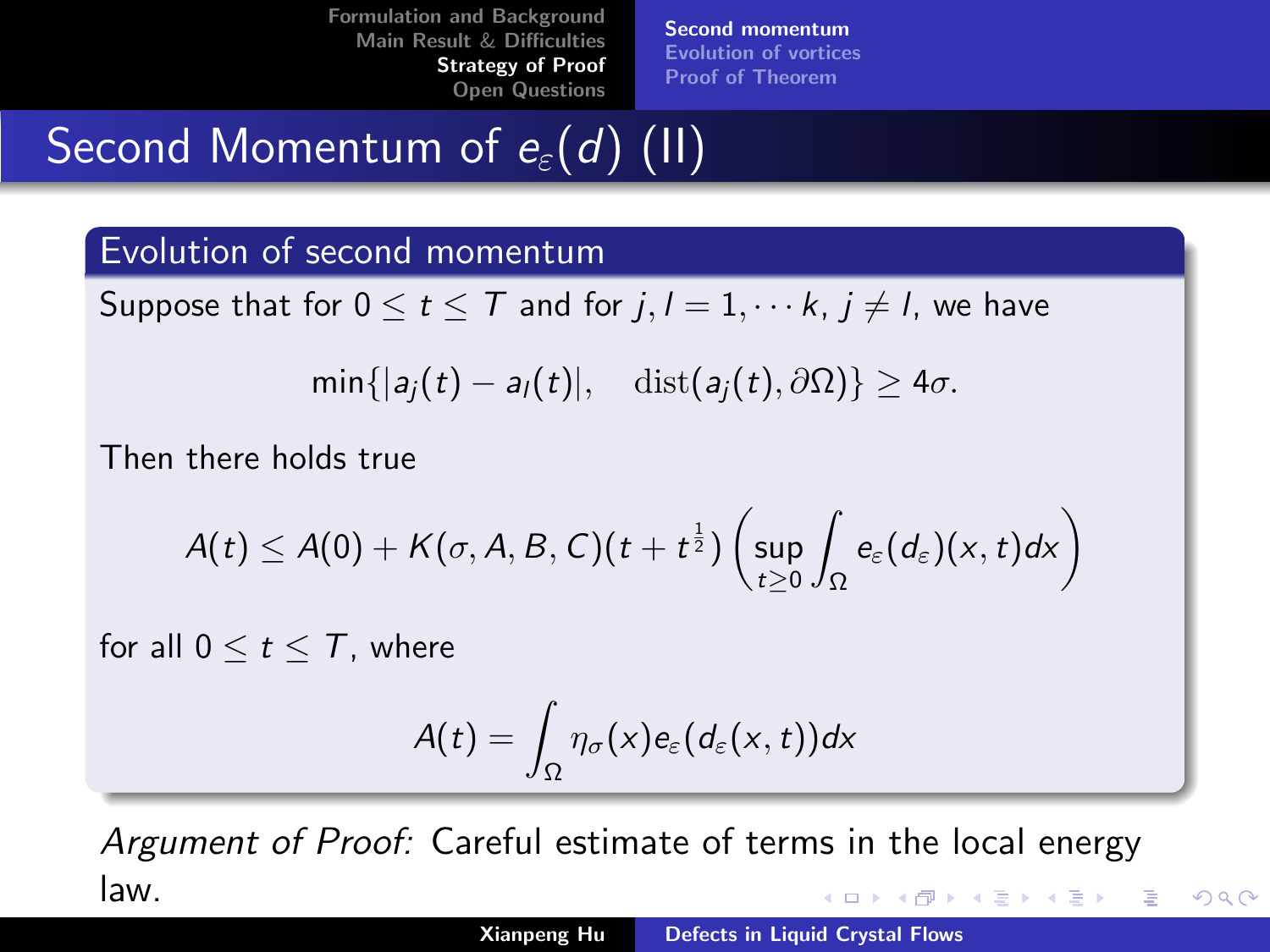[Open Questions](#page-27-0)

[Second momentum](#page-12-0) [Evolution of vortices](#page-17-0) [Proof of Theorem](#page-23-0)

## Gradient estimate of h

#### $L^2$  estimate of  $\nabla h$

Suppose that  $|d|\geq \frac{1}{2}$  on  $\tilde{\Omega}_{\sqrt{\varepsilon}}=\Omega_{\sqrt{\varepsilon}}\setminus \cup_{j=1}^N B_{\sqrt{\varepsilon}}(b_j)$  with  $\varepsilon\leq \sigma^2$ , and that there is a constant  $K$ , independent of  $\varepsilon$ , satisfying

$$
\int_{\tilde{\Omega}\sqrt{\varepsilon}}e_{\varepsilon}(d)dx\leq \frac{1}{2}\pi N|\ln \varepsilon|+K,
$$

$$
\int_{\partial B_{\sqrt{\varepsilon}}(b_j)} e_{\varepsilon}(d) d\mathcal{H}^1(x) \leq \frac{K}{\sqrt{\varepsilon}}, \quad 1 \leq j \leq N,
$$

and Zincoln and Zincoln and Zincoln and Zincoln and Zincoln and Zincoln and Zincoln and Zincoln and Zincoln an<br>Zincoln and Zincoln and Zincoln and Zincoln and Zincoln and Zincoln and Zincoln and Zincoln and Zincoln and Zi

$$
\int_{\partial\Omega_{\sqrt{\varepsilon}}} e_{\varepsilon}(d) d\mathcal{H}^{1}(x) \leq K.
$$

Then, there is a single-valued, smooth function  $h(x)$  defined on  $\tilde{\Omega}_{\sqrt{\varepsilon}}$  such that

$$
d(x) = |d(x)| \prod_{j=1}^{N} \frac{x - b_j}{|x - b_j|} e^{ih(x)}
$$

and Zanada and Zanada and Zanada and Zanada and Zanada and Zanada and Zanada and Zanada and Zanada and Zanada<br>Zanada and Zanada and Zanada and Zanada and Zanada and Zanada and Zanada and Zanada and Zanada and Zanada and

$$
\int_{\tilde{\Omega}_{\sqrt{\varepsilon}}} |\nabla h|^2 dx \leq K.
$$

han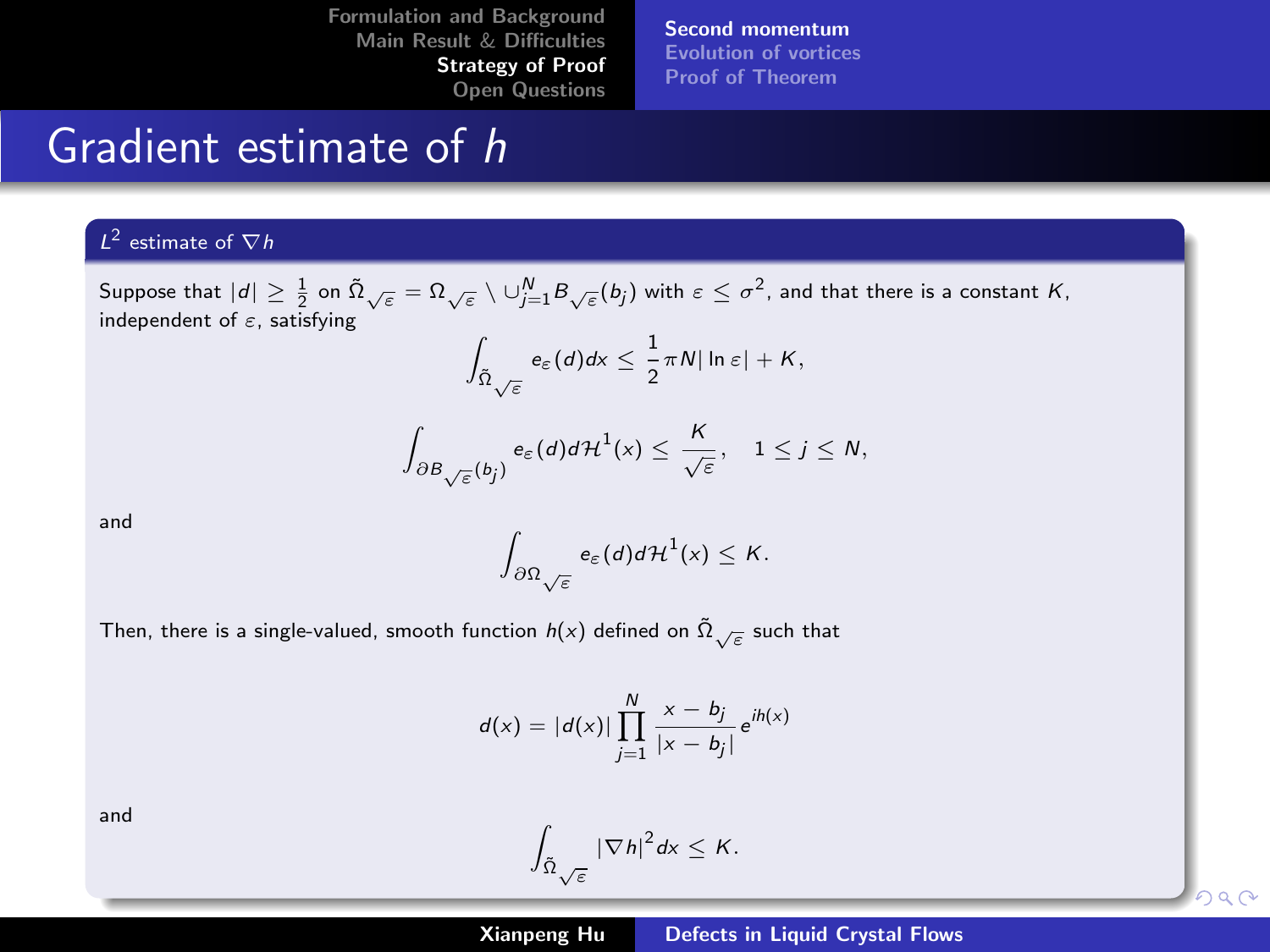[Second momentum](#page-12-0) [Evolution of vortices](#page-17-0) [Proof of Theorem](#page-23-0)

## <span id="page-16-0"></span>Gradient estimate of h

### Key facts in the proof of gradient estimate

- The orthogonality between  $ie^{if(x)}$  and  $e^{if(x)} \implies$  $\int_{\tilde{\Omega}_{\sqrt{\varepsilon}} } |d|^2 [\frac{1}{2}$  $\frac{1}{2}|\nabla\Theta(x)|^2 + \frac{1}{2}$  $\frac{1}{2}|\nabla h(x)|^2+\nabla h(x)\cdot\nabla\Theta(x)]dx\leq$  $\overline{1}$  $\frac{1}{2}\pi N|\ln \varepsilon| + K.$
- The harmonic function  $\Theta(x)$  is a multivalued-harmonic function on Ω so that

$$
e^{i\Theta(x)} = \prod_{i=1}^{N} \frac{x - b_i}{|x - b_i|} = \prod_{i=1}^{N} \theta(x - b_i).
$$

Mean value property over small balls around each vortex and near the boundary.

K ロ ⊁ K 倒 ≯ K ミ ⊁ K ミ ≯

つへへ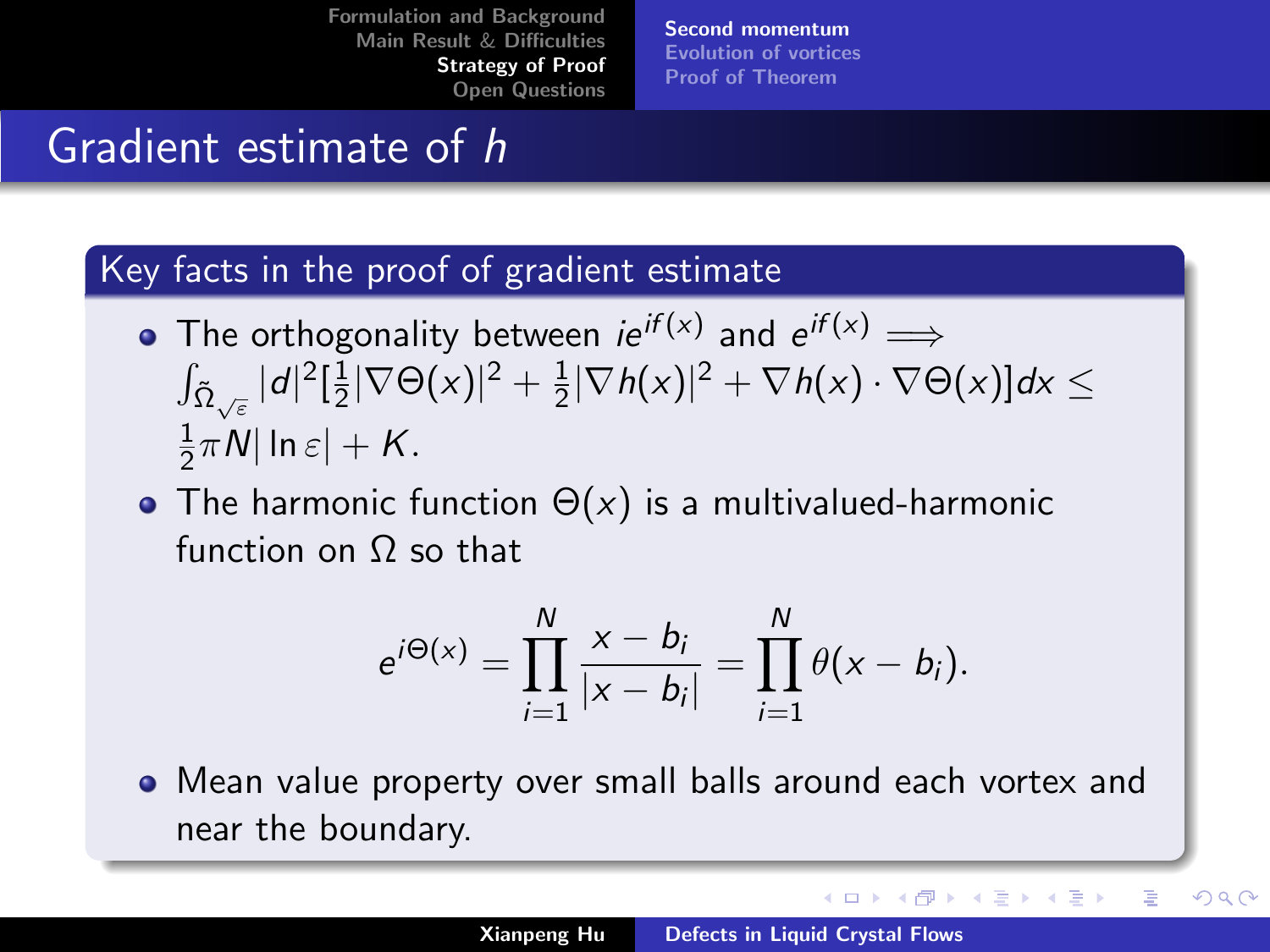[Second momentum](#page-12-0) [Evolution of vortices](#page-17-0) [Proof of Theorem](#page-23-0)

## <span id="page-17-0"></span>Localisation of energy & existence of vortices

### Localisation of energy& existence of vortices

There are constants  $t_0 > 0$ , K, and functions

$$
a^i_\varepsilon:[0,t_0]\to B_{\sigma/2}(b^i_\varepsilon),\quad \forall i=1,\cdots,N,
$$

with  $a_\varepsilon^i(0)=b_\varepsilon^i$  such that  $d_\varepsilon(a_\varepsilon^i(t),t)=0.$  Moreover for any  $\varepsilon\in(0,1],$  $t\in [0,t_0],\, \lambda\in [\varepsilon,\sigma],\, \mu_\varepsilon(t)\Big(B_\lambda(a_\varepsilon^i(t))\Big)\geq \pi \ln\big(\tfrac{\lambda}{\varepsilon}\big)-K,\quad \forall i=1,\cdots,N,$ where  $\mu_{\varepsilon}(t) = e_{\varepsilon}(d_{\varepsilon})(x,t)dx$ .

### Proof.

- Property of topological degree  $\Longrightarrow \deg (d_{\varepsilon}(\cdot,t); \partial \mathcal{B}_{\sigma}(b^{i}_{\varepsilon}))=1 \quad \forall i=1,\cdots,N.$  It follows the existence of vortices.
- The second momentum of the local energy  $d_{\varepsilon}$ .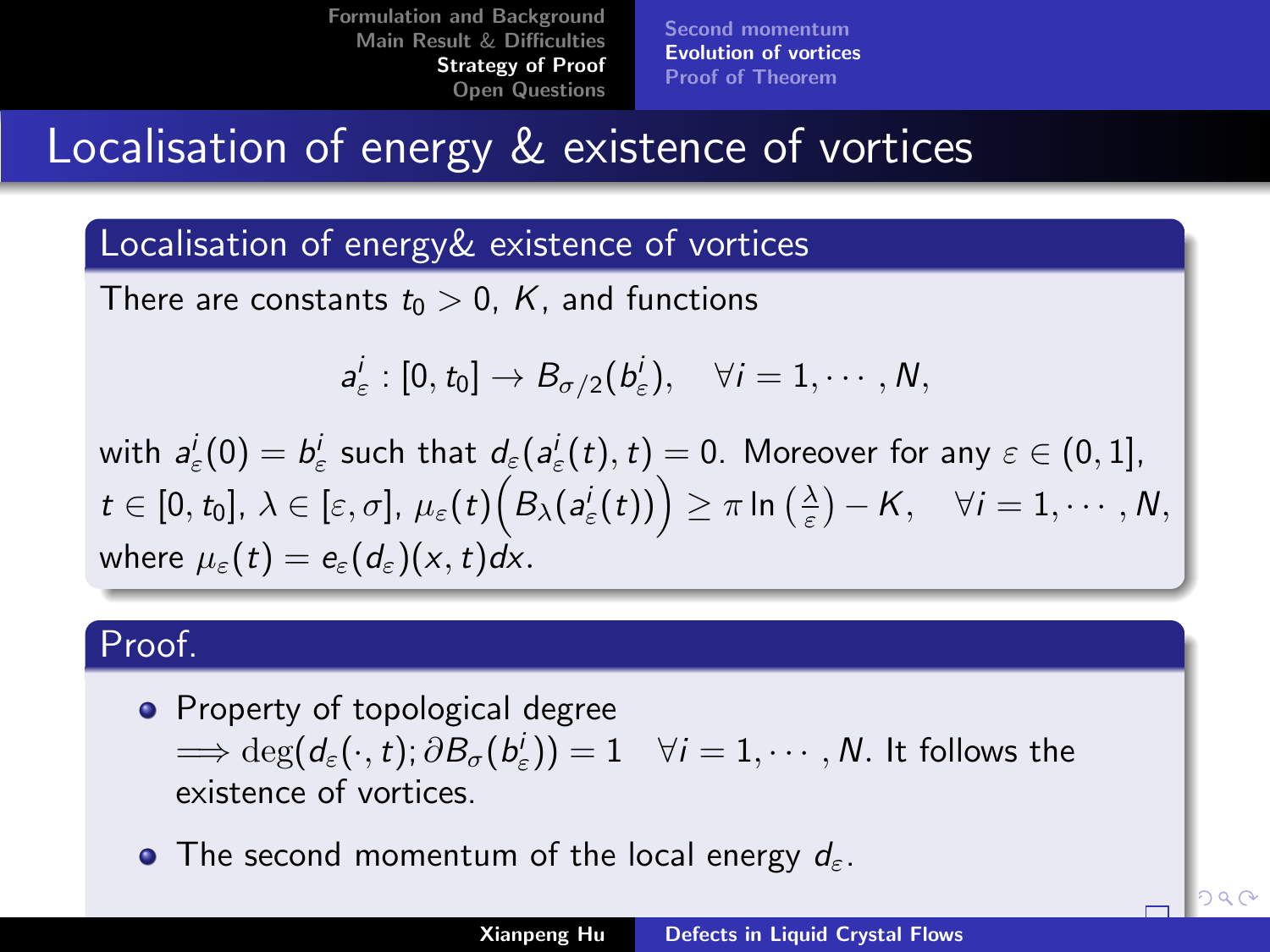[Second momentum](#page-12-0) [Evolution of vortices](#page-17-0) [Proof of Theorem](#page-23-0)

# <span id="page-18-0"></span>**Regularity**

By a diagonalization argument, up to a subsequence, we set

$$
a^i(t) := \lim_{\varepsilon \to 0} a^i_{\varepsilon}(t) \quad \forall i = 1, \cdots, N.
$$

For  $t\in \mathbb{R}^+$ ,  $\nu_\varepsilon(t)$  converges in the sense of Radon measures

$$
\nu_{\varepsilon}(t)=|\ln \varepsilon|^{-1}e_{\varepsilon}(d_{\varepsilon})(x,t)\mathrm{dx} \overset{*}{\to} \pi \sum_{i=1}^N \delta_{a^i(t)}, \quad t \in [0,t_0].
$$

### Regularity of trajectory of vortices

For every  $i\in\{1,\cdots,N\}$ ,  $a^i(\cdot)$  is a Hölder continuous function with the Hölder exponent  $\frac{1}{4}$  on  $[0, t_0]$ . In particular  $a_{\varepsilon}^i(t)$  converges to  $a^i$  uniformly on  $[0, t_0]$ .

### Proof.

Apply the local energy law for  $d_\varepsilon$  for  $\phi$  with  $\mathrm{supp}\phi(x)\subset B_\sigma(b^i)$  and  $\phi(a^i(t)) = 2, \quad \phi(a^i(s)) = 1, \quad \|\nabla \phi\|_{L^\infty} = |a^i(t) - a^i(s)|^{-1}.$ 

 $\Box$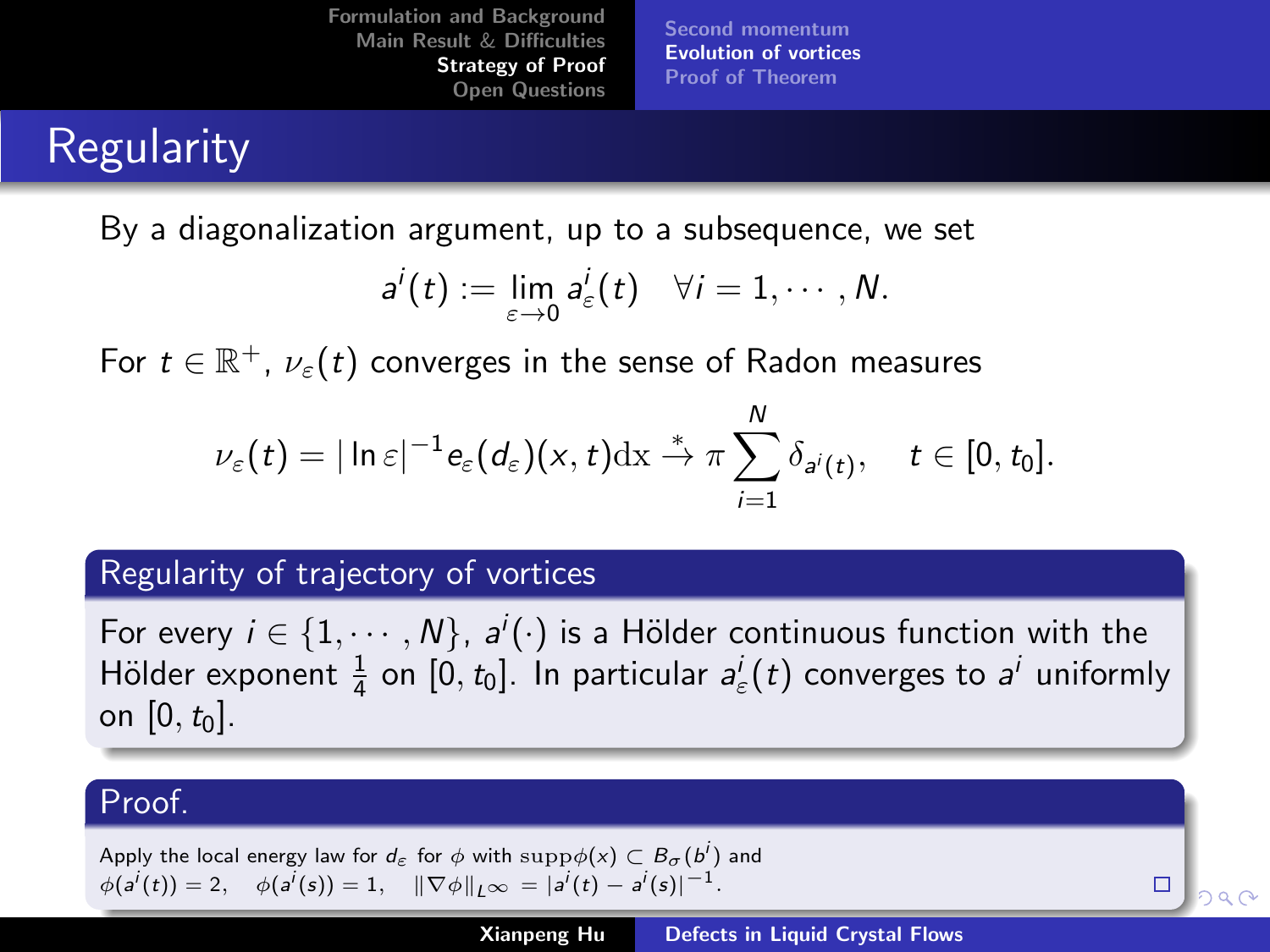[Second momentum](#page-12-0) [Evolution of vortices](#page-17-0) [Proof of Theorem](#page-23-0)

## <span id="page-19-0"></span>Hopf differential

Hopf differential

$$
\omega(d) = \left| \frac{\partial d}{\partial x_1} \right|^2 - \left| \frac{\partial d}{\partial x_2} \right|^2 - 2i \frac{\partial d}{\partial x_1} \cdot \frac{\partial d}{\partial x_2},
$$

and the potential function

$$
W(d) = \frac{1}{4\varepsilon^2} (1 - |d|^2)^2.
$$

A straightforward computation shows that any solution of

$$
\partial_t d + \mathbf{u} \cdot \nabla d = \Delta d + \frac{1}{\varepsilon^2} (1 - |d|^2) d
$$

satisfies

$$
\frac{\partial \omega(d)}{\partial \overline{z}} = \frac{\partial}{\partial z} \Big( 2W(d) \Big) + 2 \frac{\partial d}{\partial z} (\partial_t d + \mathbf{u} \cdot \nabla d),
$$

where

$$
\frac{\partial}{\partial \overline{z}} = \frac{1}{2} \left( \frac{\partial}{\partial x_1} + i \frac{\partial}{\partial x_2} \right) \quad \text{and} \quad \frac{\partial}{\partial z} = \frac{1}{2} \left( \frac{\partial}{\partial x_1} + i \frac{\partial}{\partial x_2} \right) \Big|_{z = z} \quad \text{and} \quad z = \frac{1}{2} \left( \frac{\partial}{\partial x_1} + i \frac{\partial}{\partial x_2} \right) \Big|_{z = z} \quad \text{and} \quad z = \frac{1}{2} \left( \frac{\partial}{\partial x_1} + i \frac{\partial}{\partial x_2} \right) \Big|_{z = z} \quad \text{and} \quad z = \frac{1}{2} \left( \frac{\partial}{\partial x_1} + i \frac{\partial}{\partial x_2} \right) \Big|_{z = z} \quad \text{and} \quad z = \frac{1}{2} \left( \frac{\partial}{\partial x_1} + i \frac{\partial}{\partial x_2} \right) \Big|_{z = z} \quad \text{and} \quad z = \frac{1}{2} \left( \frac{\partial}{\partial x_1} + i \frac{\partial}{\partial x_2} \right) \Big|_{z = z} \quad \text{and} \quad z = \frac{1}{2} \left( \frac{\partial}{\partial x_1} + i \frac{\partial}{\partial x_2} \right) \Big|_{z = z} \quad \text{and} \quad z = \frac{1}{2} \left( \frac{\partial}{\partial x_1} + i \frac{\partial}{\partial x_2} \right) \Big|_{z = z} \quad \text{and} \quad z = \frac{1}{2} \left( \frac{\partial}{\partial x_1} + i \frac{\partial}{\partial x_2} \right) \Big|_{z = z} \quad \text{and} \quad z = \frac{1}{2} \left( \frac{\partial}{\partial x_1} + i \frac{\partial}{\partial x_2} \right) \Big|_{z = z} \quad \text{and} \quad z = \frac{1}{2} \left( \frac{\partial}{\partial x_1} + i \frac{\partial}{\partial x_2} \right) \Big|_{z = z} \quad \text{and} \quad z = \frac{1}{2} \left( \frac{\partial}{\partial x_1} + i \frac{\partial}{\partial x_2} \right) \Big|_{z = z} \quad \text{and} \quad z = \frac{1}{2} \left( \frac{\partial}{\partial x
$$

Xianpeng Hu [Defects in Liquid Crystal Flows](#page-0-0)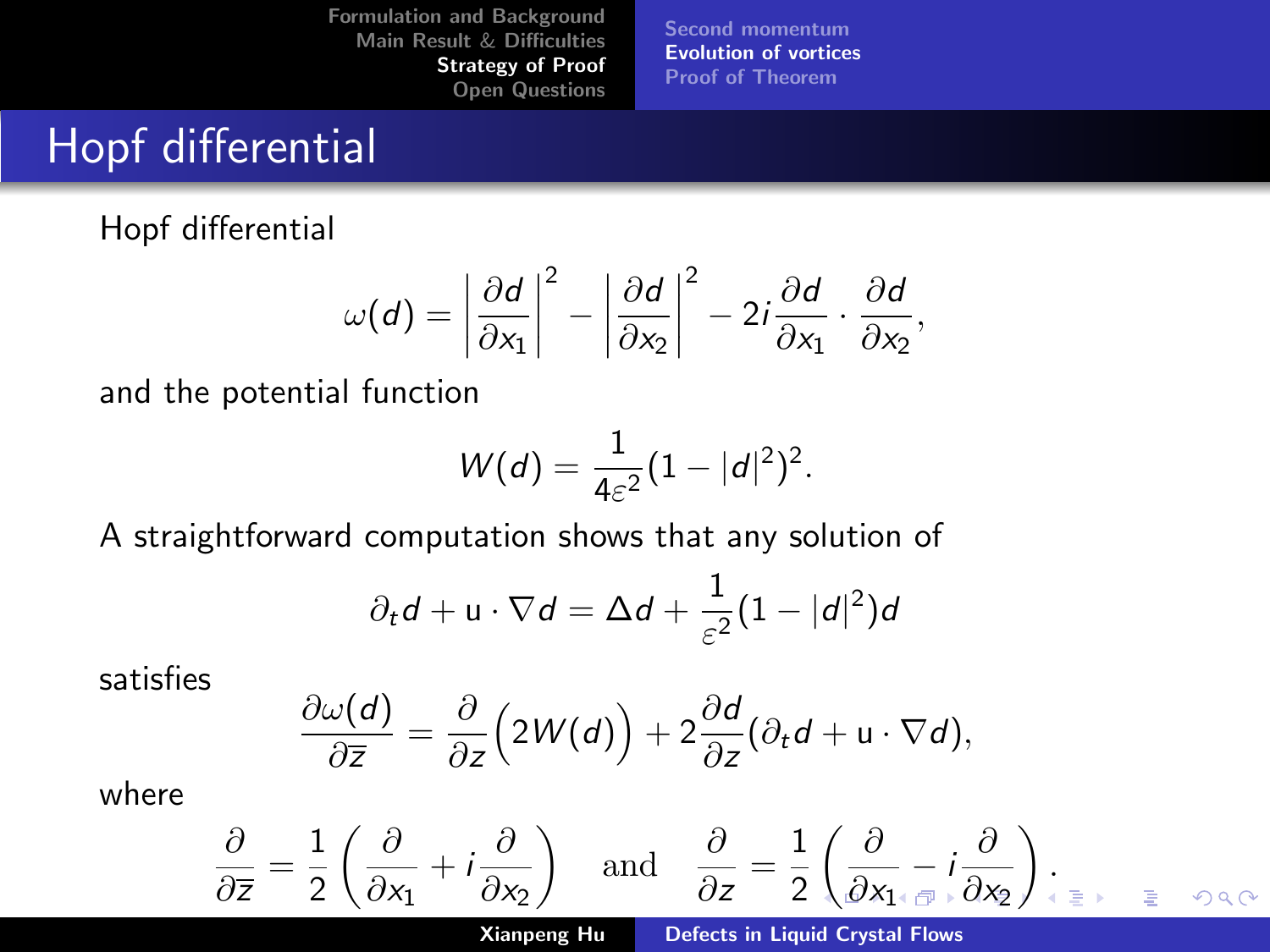[Open Questions](#page-27-0)

[Second momentum](#page-12-0) [Evolution of vortices](#page-17-0) [Proof of Theorem](#page-23-0)

# <span id="page-20-0"></span>Vanishing of  $|\ln\varepsilon|^{-1}\omega(d_\varepsilon)$

## Vanishing of  $|\ln\varepsilon|^{-1}\omega(d_\varepsilon)$

Under the same conditions as in Theorem, the scaled measure  $|\ln\varepsilon|^{-1}\omega(d_\varepsilon)$  converges to 0 in the sense of Radon measures. In other words, for any  $\phi \in \mathcal{C}(\Omega\times \mathbb{R}^+),$ 

$$
\lim_{\varepsilon\to 0}\int_{\mathbb{R}^2\times\mathbb{R}^+}|\ln\varepsilon|^{-1}\omega(d_{\varepsilon})\phi(x,t)dxdt=0.
$$

### Proof.

- Separation of vortices
- Application of equation of  $\omega(d_{\varepsilon})$
- Higher regularity of the average velocity u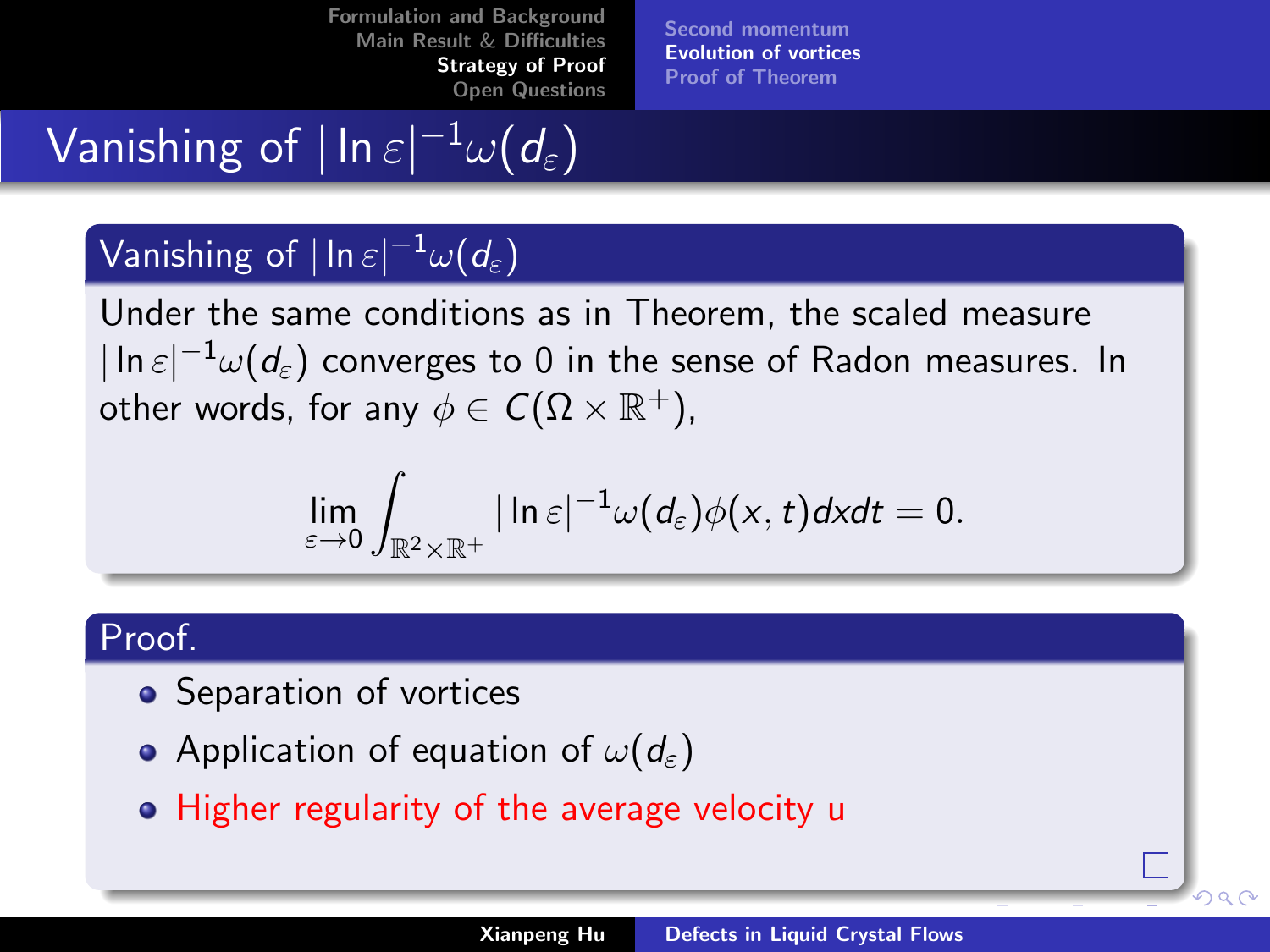[Second momentum](#page-12-0) [Evolution of vortices](#page-17-0) [Proof of Theorem](#page-23-0)

## The first momentum of energy

### Near the vortices  $b_i$

$$
\frac{d}{dt} \int_{B_r(b_j)} x e_{\varepsilon} (d_{\varepsilon}) \phi(x) dx
$$
\n
$$
= - \int_{B_r(b_j)} x |\partial_t d_{\varepsilon} + u_{\varepsilon} \cdot \nabla d_{\varepsilon}|^2 \phi(x) dx + \int_{B_r(b_j)} x (\partial_t d_{\varepsilon} + u_{\varepsilon} \cdot \nabla d_{\varepsilon}) \cdot (u_{\varepsilon} \cdot \nabla d_{\varepsilon}) \phi(x) dx
$$
\n
$$
- \int_{B_r(b_j)} \partial_t d_{\varepsilon} \cdot \partial_t d_{\varepsilon} \partial_t (x \phi(x)) dx + \int_{\partial B_r(b_j)} x \frac{\partial d_{\varepsilon}}{\partial \overline{n}} \cdot \partial_t d_{\varepsilon} \phi(x) dx
$$
\n
$$
cut - \underbrace{off function}_{B_{\sigma}(b_j)} \chi e_{\varepsilon} (d_{\varepsilon}) (x, t) \phi(x) dx - |\ln \varepsilon|^{-1} \int_{B_{\sigma}(b_j)} x e_{\varepsilon} (d_{\varepsilon}) (x, 0) \phi(x) dx ds
$$
\n
$$
= - |\ln \varepsilon|^{-1} \int_0^t \int_{B_{\sigma}(b_j)} x |\partial_t d_{\varepsilon} + u_{\varepsilon} \cdot \nabla d_{\varepsilon}|^2 \phi(x) dx ds
$$
\n
$$
+ |\ln \varepsilon|^{-1} \int_0^t \int_{B_{\sigma}(b_j)} x (\partial_t d_{\varepsilon} + u_{\varepsilon} \cdot \nabla d_{\varepsilon}) \cdot (u_{\varepsilon} \cdot \nabla d_{\varepsilon}) \phi(x) dx ds
$$
\n
$$
- |\ln \varepsilon|^{-1} \int_0^t \int_{B_{\sigma}(b_j)} \partial_t d_{\varepsilon} \cdot \partial_t d_{\varepsilon} \partial_t x \phi(x) dx ds - |\ln \varepsilon|^{-1} \int_0^t \int_{B_{\sigma}(b_j)} \partial_t d_{\varepsilon} \cdot \partial_t d_{\varepsilon} \partial_t x \partial_t \phi(x) dx ds
$$
\n
$$
+ |\ln \varepsilon|^{-1} \int_0^t \int_{B_{\sigma}(b_j)} \partial_t d_{\varepsilon} \cdot \partial_t d_{\varepsilon} \partial_t x \phi(x) dx ds - |\ln \varepsilon|^{-1} \int
$$

 $2Q$ 

€

4.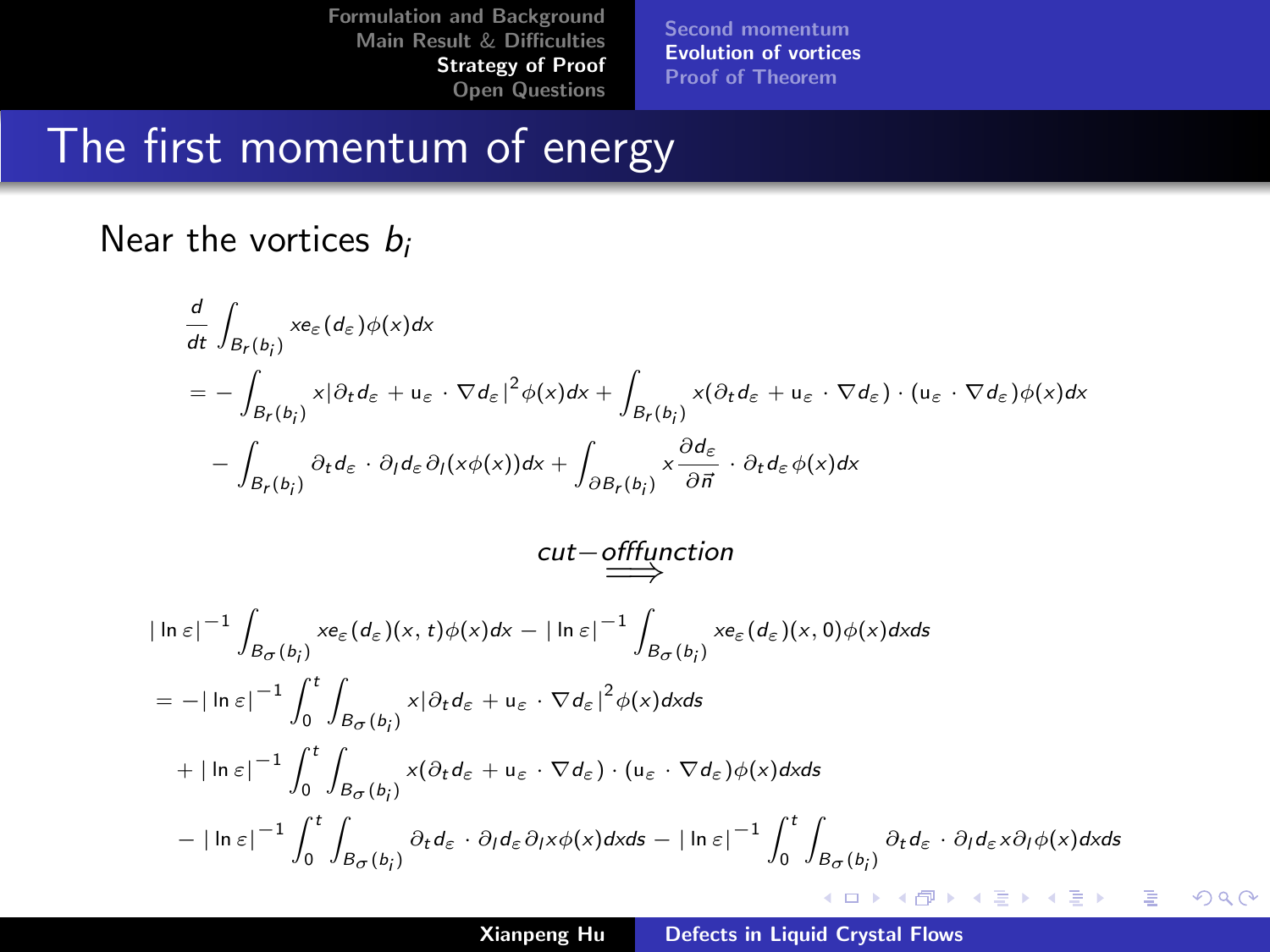[Second momentum](#page-12-0) [Evolution of vortices](#page-17-0) [Proof of Theorem](#page-23-0)

# <span id="page-22-0"></span>ODE

\n- \n
$$
|\ln \varepsilon|^{-1} \int_{B_{\sigma}(b_i)} x e_{\varepsilon}(d_{\varepsilon})(x, t) \phi(x) dx - |\ln \varepsilon|^{-1} \int_{B_{\sigma}(b_i)} x e_{\varepsilon}(d_{\varepsilon})(x, 0) \phi(x) dx ds \to a_i(t) - a_i(0)
$$
\n
\n- \n Writing  $\partial_t d$  as the difference between  $\partial_t d + u \cdot \nabla d$  and  $u \cdot \nabla d$ , the most difficult part from the third term is\n
\n

$$
|\ln \varepsilon|^{-1}\int_0^t\int_{B_\sigma(b_i)}(u_\varepsilon\cdot \nabla d_\varepsilon)\cdot \partial_l d_\varepsilon \partial_l x \phi(x) dx ds
$$

which converges to zero by applying Hopf differential and Dominated Convergence Theorem.

• Since  $\nabla\phi$  vanishes near vortices, all other terms will converge to zero by using uniform estimates

$$
a_i(t) - a_i(0) = \int_0^t u(a_i(s), s)ds \leftrightarrow \frac{d}{dt}a_j(t) = u(a_j(t), t)
$$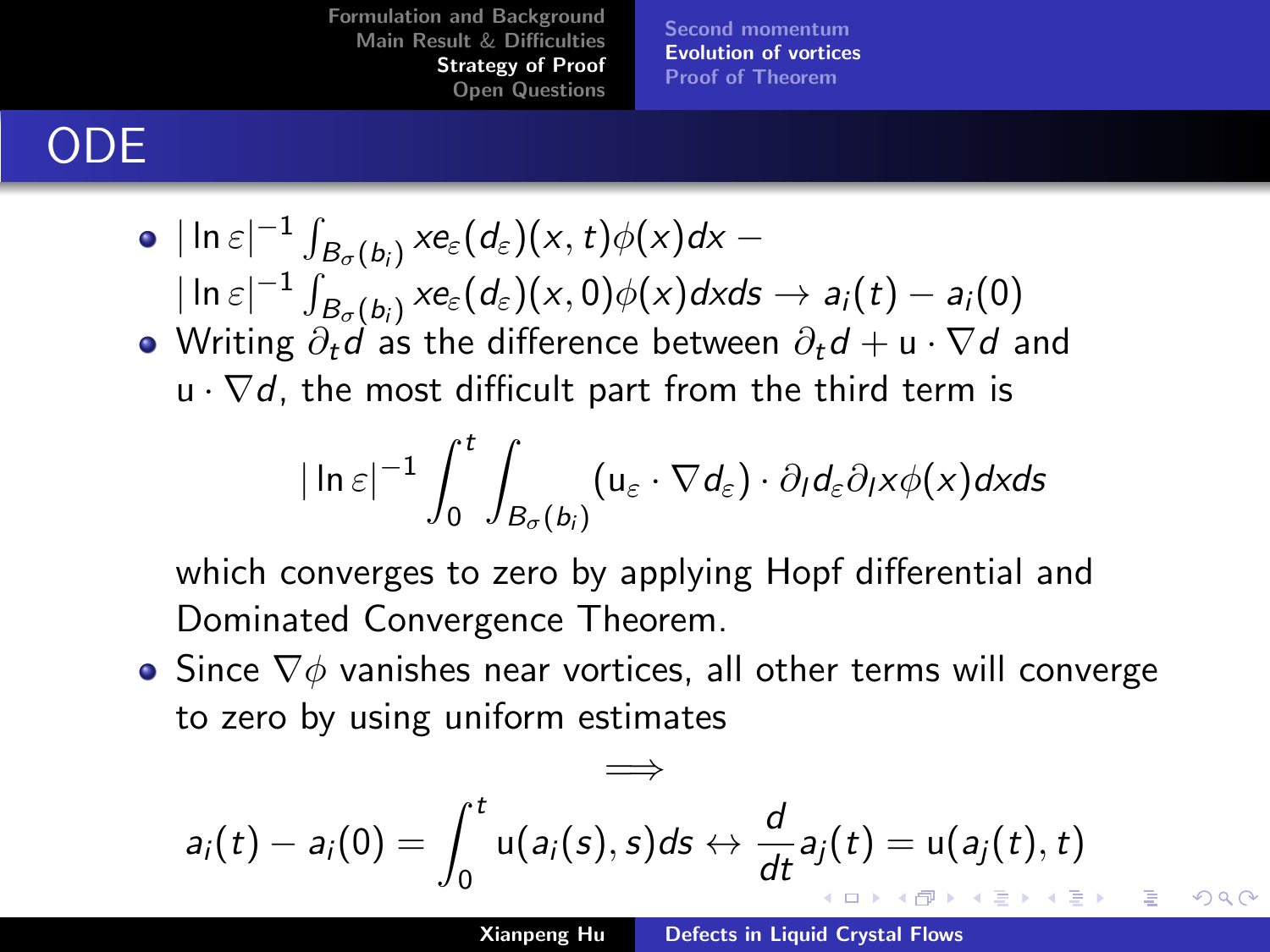[Second momentum](#page-12-0) [Evolution of vortices](#page-17-0) [Proof of Theorem](#page-23-0)

# <span id="page-23-0"></span>Limit of  $d_{\varepsilon}$

- there is a subsequence (still denoted by  $\varepsilon_m$ ) so that  $d_{\varepsilon_m}(\mathsf{x},t) \to d(\mathsf{x},t)$  weakly in  $H_{loc}^1(\{(x,t): t\in \mathbb{R}^+, x\in \Omega\setminus \{a_i(t), i=1,\cdots,N\}\})$  and strongly in  $L^2_{loc}(\Omega\times \mathbb R^+)$  due to the fact that  $|d_\varepsilon|\leq 1.$  Also  $u \cdot \nabla d_{\varepsilon} \to u \cdot \nabla d$  in the sense of distributions. Moreover  $|d(x, t)| = 1$  a.e. in  $\Omega \times \mathbb{R}^+$ .
- Due to the identity

$$
d_{\varepsilon} \wedge (\partial_t d_{\varepsilon} + u_{\varepsilon} \cdot \nabla d_{\varepsilon}) = \sum_{j=1}^2 \partial_j (d_{\varepsilon} \wedge \partial_j d_{\varepsilon}) \quad \text{in} \quad \Omega \times \mathbb{R}^+,
$$

using  $|d|(x,t) = 1$ , it follows

$$
\begin{cases}\n\partial_t d + u \cdot \nabla d = \Delta d + |\nabla d|^2 d & \text{in} \quad \{(x, t) : t \in \mathbb{R}^+, x \in \Omega \setminus \{a_i(t), i = 1, \cdots, N\}\}, \\
d(x, 0) = \prod_{i=1}^N \frac{x - b_i}{|x - b_i|} e^{ib_0(x)}, \\
d = g \quad \text{on} \quad \partial \Omega \times \mathbb{R}^+. \n\end{cases}
$$

 $\Omega$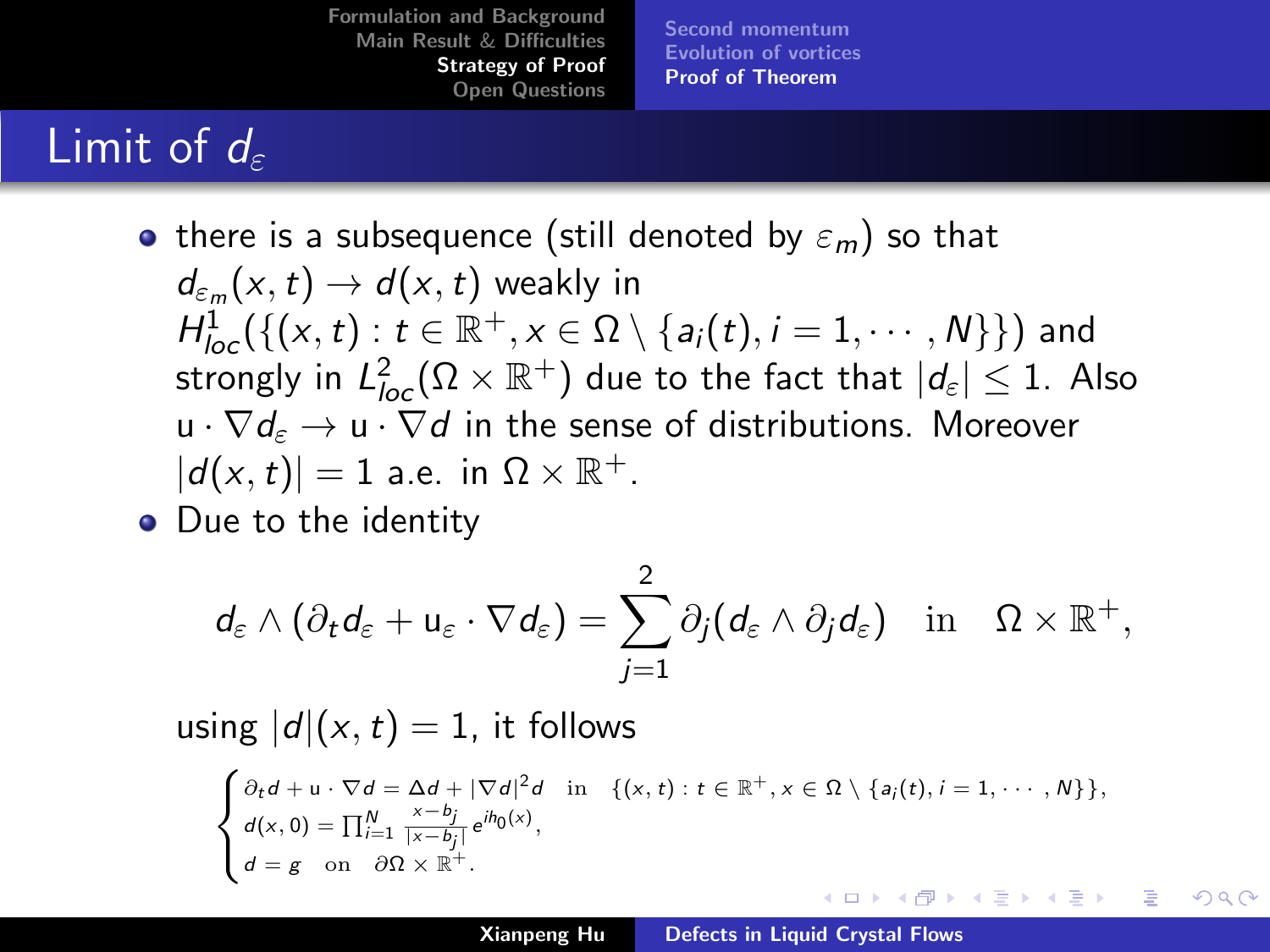[Second momentum](#page-12-0) [Evolution of vortices](#page-17-0) [Proof of Theorem](#page-23-0)

## Evolution of vorticies

- The trajectory of vortex is  $\frac{1}{4}$ -Holder continuity;
- Since  $|d(x, t)| = 1$ , the function  $d(x, t)$  is smooth in  $\{(x,t): t \in \mathbb{R}^+, x \in \Omega \setminus \{a_i(t), i = 1, \cdots, N\}\}.$  Moreover for any  $t > 0$ , the degrees  $\deg(d(\cdot, t), \partial B_{\sigma}(b_i))$ ,  $1 \leq i \leq N$  are well-defined and all equal to 1 and hence

$$
d(x,t)=\prod_{j=1}^N\frac{x-a_j(t)}{|x-a_j(t)|}e^{ih(x,t)}.
$$

ODE  $\frac{d}{dt}a_j(t) = u(a_j(t), t)$  holds.

イロメ イタメ オラメ ラメ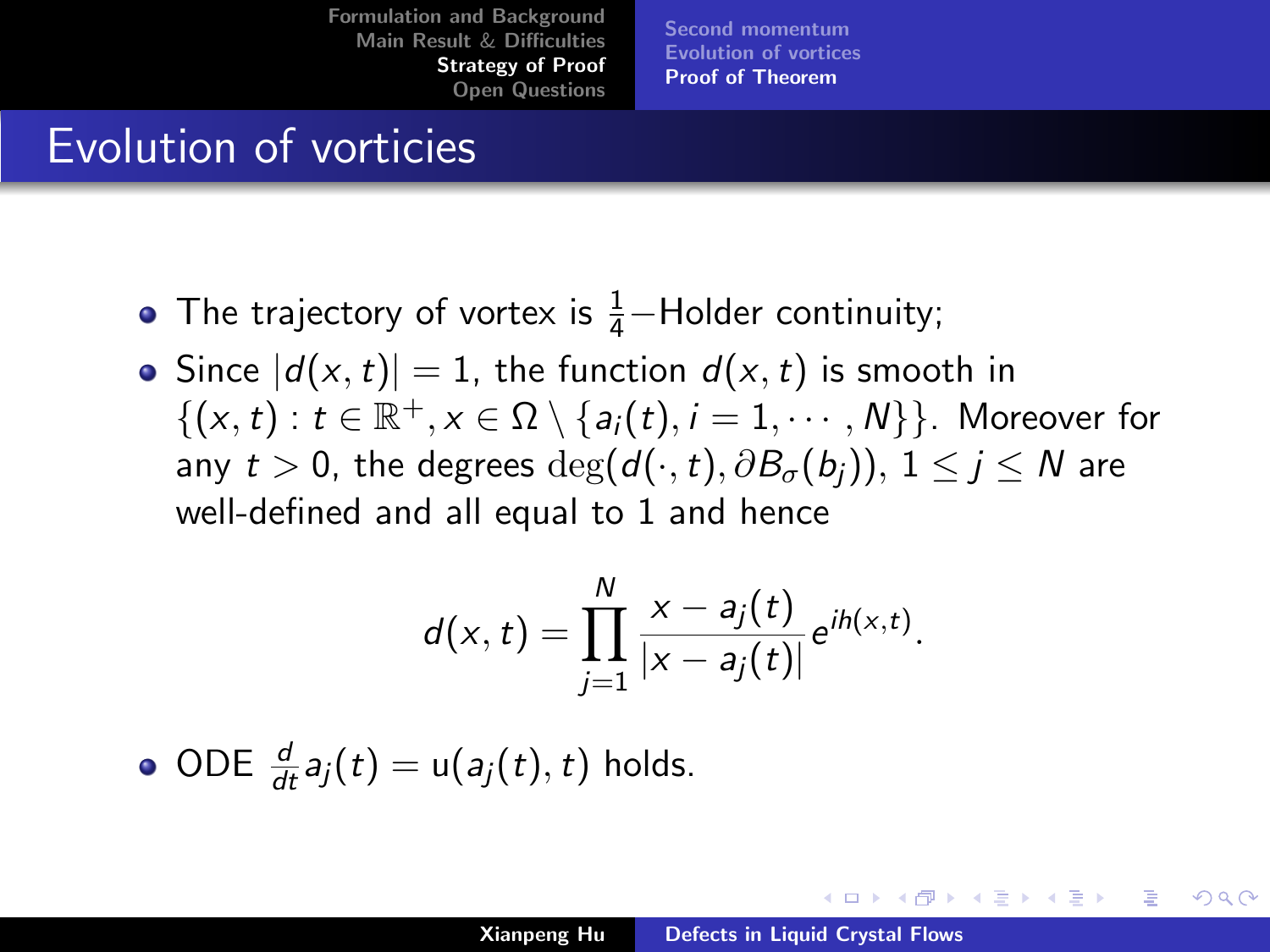[Second momentum](#page-12-0) [Evolution of vortices](#page-17-0) [Proof of Theorem](#page-23-0)

## Equations of  $\theta$  and h

 $\bullet$  ODE  $\Longrightarrow$ 

$$
\partial_t \theta(x - a_i(t)) = -\partial_{x_j} \theta(x - a_i(t)) \partial_t (a_i(t))_j = -u_j(a_i(t), t) \partial_{x_j} \theta(x - a_i(t))
$$
  
= 
$$
-u(a_i(t), t) \cdot \nabla \theta(x - a_i(t)),
$$

• a direct computation  $\implies h(x, t)$  satisfies

$$
\begin{cases}\n\partial_t h(x,t) + u \cdot \nabla(\Theta(x,t) + h(x,t)) + \mathcal{R}(x,t) = \Delta h(x,t) \\
\text{in } \{(x,t) : t \in \mathbb{R}^+, x \in \Omega \setminus \{a_i(t), i = 1, \cdots, N\}\}, \\
\mathcal{R}(x,t) = -\sum_{i=1}^N \left(\prod_{i \neq j}^N \theta(x-a_j(t))\right) u(a_i(t),t) \cdot \nabla \theta(x-a_i(t)), \\
h(x,t) = h_0(x) \text{ on } \partial \Omega \times \mathbb{R}^+, \\
h(x,0) = h_0(x).\n\end{cases}
$$

イロメ イ母メ イヨメ イヨメー

重

 $2Q$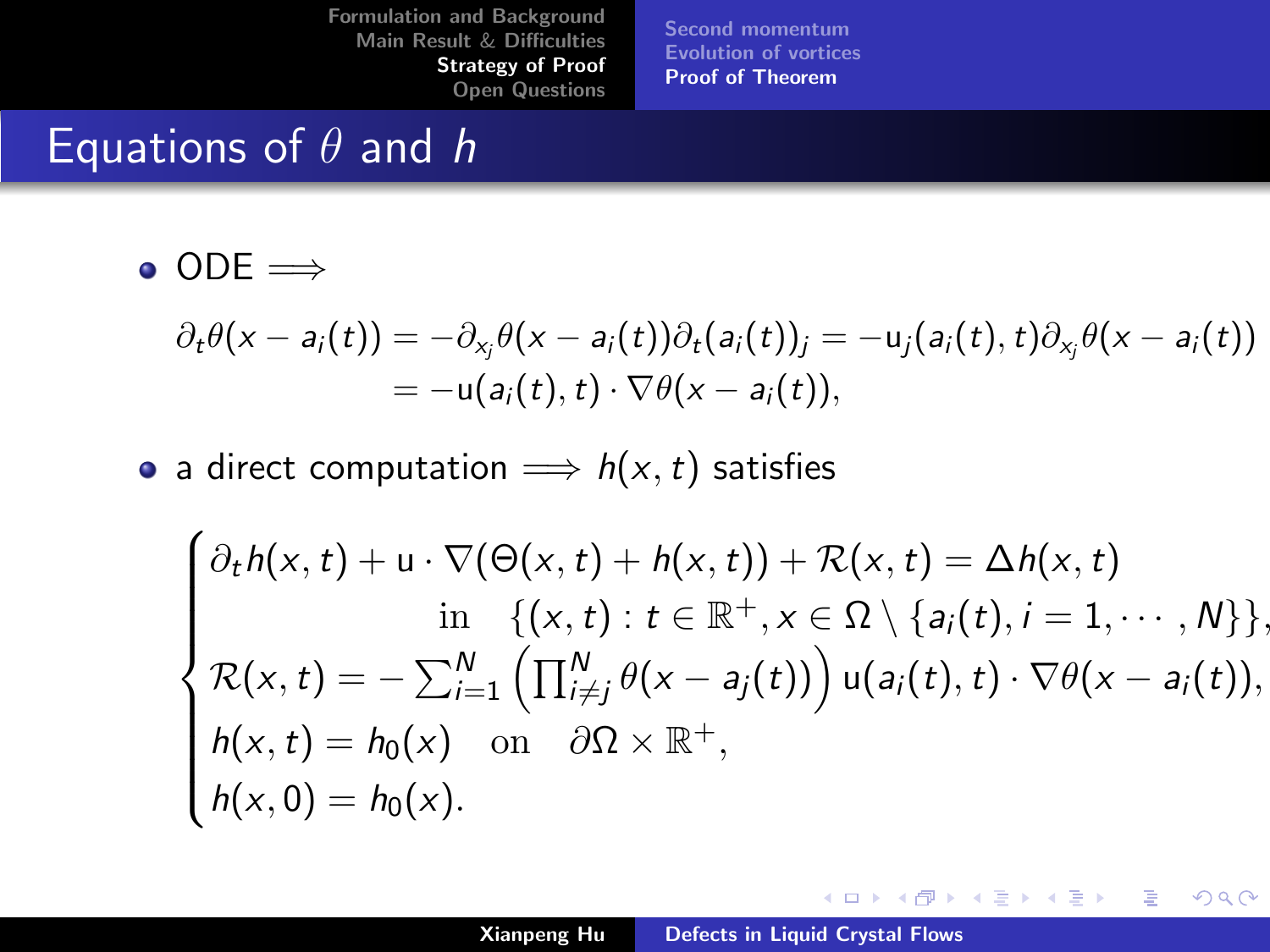[Second momentum](#page-12-0) [Evolution of vortices](#page-17-0) [Proof of Theorem](#page-23-0)

## Property of h

### Uniform estimate of h

The function  $h(x,t)$  satisfies  $\sup_{t\geq 0} \|\nabla h(x,t)\|_{L^2(\Omega)}^2 \leq K.$  Consequently, there follows

$$
d_{\varepsilon}(x,t) \to \prod_{i=1}^N \frac{x-a_j(t)}{|x-a_j(t)|} e^{ih(x,t)}
$$

in  $L^2_{loc}(\Omega\times \mathbb{R}^+)$  and weakly in  $H^1_{loc}(\{(x,t): t\in \mathbb{R}^+, x\in \Omega\setminus \{a_i(t), i=1,\cdots,N\}\})$  as  $\varepsilon\to 0.$ 

### Remark

The function  $h(x, t)$  is determined by the limit of the whole family  $d_{\varepsilon}$  instead of a special subsequence  $d_{\varepsilon_m}.$ 

メロト メタト メミト メミト

 $\Omega$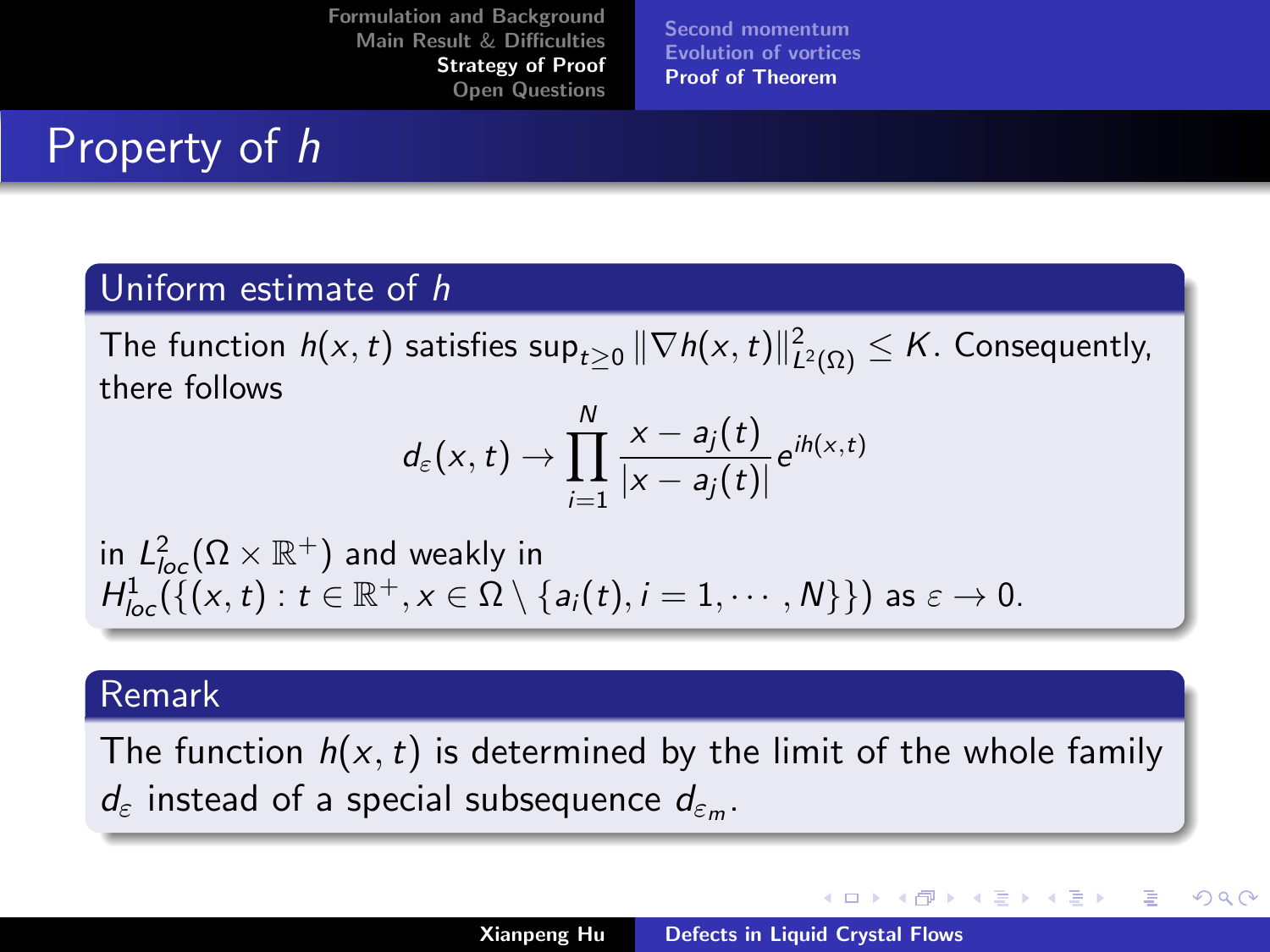## <span id="page-27-0"></span>Open Questions

There are several open questions, including

- The topological degree N is negative;
- $\bullet$  The limit as the parameter  $\alpha$  approaches zero, that is, defects with local velocity of Ginzburg-Landau approximations;
- The asymptotic behaviour of the equation of velocity, due to the lack of uniform estimate  $\|\nabla d\|_{L^2}$ ;

...

イロト イ押 トイラト

つくい